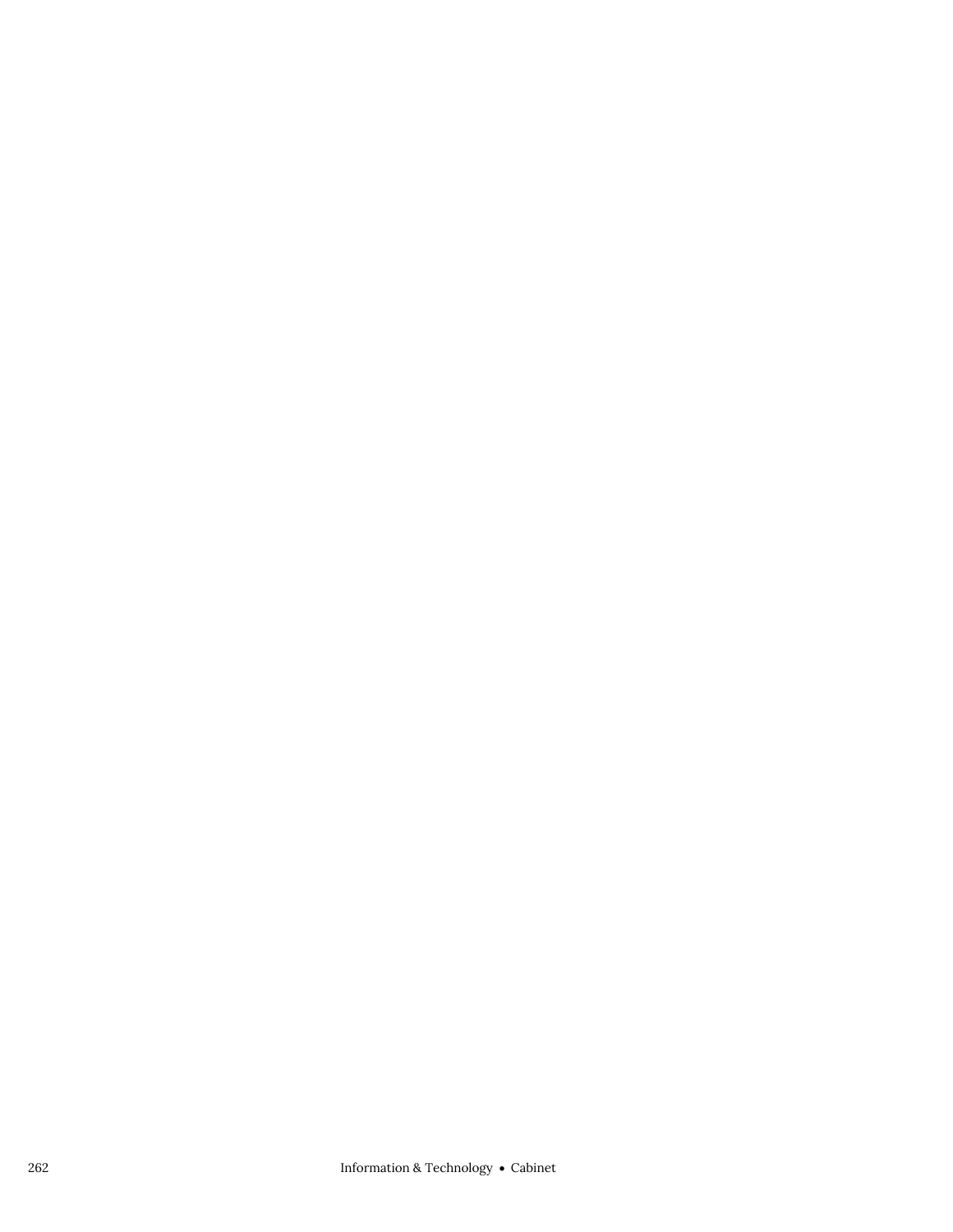# <span id="page-2-0"></span>Information & Technology

### **David Elges,** *Chief Information Officer*

### **Cabinet Mission**

The mission of the Information and Technology Cabinet is to provide systems and technologies that develop and support department personnel with information relative to their operations, support strategic planning, promote effective resource management, enhance customer service and promote internal and external electronic and voice communications.

| <b>Operating Budget</b>            |                                          | <b>Total Actual '18</b> | <b>Total Actual '19</b> | <b>Total Approp</b><br>20 | <b>Total Budget '21</b> |
|------------------------------------|------------------------------------------|-------------------------|-------------------------|---------------------------|-------------------------|
|                                    | Department of Innovation &<br>Technology | 33,816,196              | 39,059,084              | 34,360,306                | 35,022,260              |
|                                    | Total                                    | 33,816,196              | 39,059,084              | 34,360,306                | 35,022,260              |
| <b>Capital Budget Expenditures</b> |                                          | <b>Actual</b> '18       | <b>Actual</b> '19       | <b>Estimated '20</b>      | Projected '21           |
|                                    | Department of Innovation &<br>Technology | 6,121,828               | 9,291,443               | 16,289,125                | 19,437,450              |
|                                    | Total                                    | 6,121,828               | 9,291,443               | 16,289,125                | 19,437,450              |
| <b>External Funds Expenditures</b> |                                          | <b>Total Actual '18</b> | <b>Total Actual '19</b> | <b>Total Approp</b><br>20 | <b>Total Budget '21</b> |
|                                    | Department of Innovation &<br>Technology | 4,957,069               | 4,239,068               | 4,400,000                 | 5,313,425               |
|                                    | Total                                    | 4,957,069               | 4,239,068               | 4,400,000                 | 5,313,425               |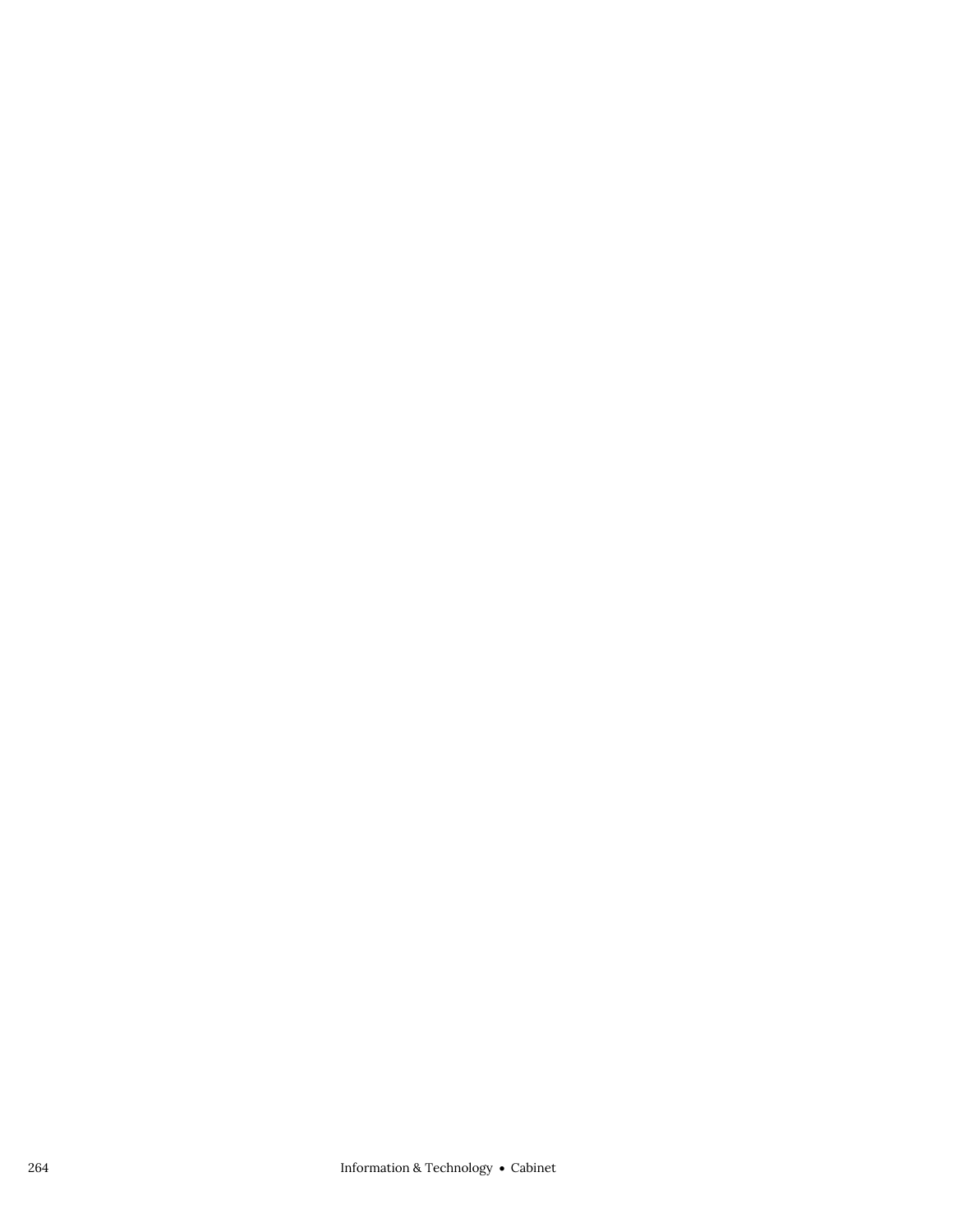# Department of Innovation & Technology Operating Budget

### **David Elges,** *Chief Information Officer,* **Appropriation 149000**

### **Department Mission**

Department of Innovation & Technology

The Department of Innovation and Technology is the City's enterprise wide technology services organization providing solutions that enable our business partners across all City departments. DoIT's primary day-to-day responsibility is to ensure that the networks, desktop computers, e-mail systems, and applications that support the business of City government are continuously available and operating effectively. DoIT embraces its responsibility to help manage costs through difficult financial times by continuously improving the cost structure of the City's technology without compromising service. Our commitment to being environmentally responsible is often synergistic with these economic and service responsibilities.

### <span id="page-4-0"></span>**Selected Performance Goals**

#### **Enterprise Applications**

- Modernization of paper based processes to digital formats.
- **Core Infrastructure**
- To provide City Hall employees with the IT tools to effectively execute their job.

### **Broadband & Digital Equity**

Closing the digital equity gap.

| <b>Operating Budget</b> | Program Name                   | <b>Total Actual '18</b> | <b>Total Actual '19</b> | <b>Total Approp</b><br>20 | <b>Total Budget '21</b> |
|-------------------------|--------------------------------|-------------------------|-------------------------|---------------------------|-------------------------|
|                         | <b>DoIT</b> Operations         | 5,283,201               | 5,499,262               | 3,928,892                 | 4,251,053               |
|                         | <b>Enterprise Applications</b> | 14,089,214              | 13,455,615              | 12, 155, 740              | 12,628,373              |
|                         | Digital Engagement & Services  | 828,916                 | 1,772,336               | 1,591,515                 | 1,244,852               |
|                         | Core Infrastructure            | 11,619,964              | 16,013,590              | 13,866,114                | 14, 167, 754            |
|                         | Data & Analytics               | 1,553,668               | 1,885,043               | 2,175,730                 | 1,962,899               |
|                         | Broadband & Digital Equity     | 441,233                 | 433,238                 | 642.315                   | 767,329                 |
|                         | Total                          | 33,816,196              | 39,059,084              | 34,360,306                | 35,022,260              |

| <b>External Funds Budget</b> | <b>Fund Name</b>                                              | <b>Total Actual '18</b> | <b>Total Actual '19</b> | <b>Total Approp</b><br>20 | <b>Total Budget '21</b> |
|------------------------------|---------------------------------------------------------------|-------------------------|-------------------------|---------------------------|-------------------------|
|                              | 21 <sup>st</sup> Century Access Funds                         | 4,179,586               | 4,179,586               | 4,400,000                 | 4,400,000               |
|                              | Digital Equity/Smart City<br>Human Capital Management Upgrade | 769,083                 | 0<br>59.483             |                           | 1,113,426               |
|                              | Weights & Measures                                            | 8.400                   |                         |                           |                         |
|                              | Total                                                         | 4,957,069               | 4,239,069               | 4,400,000                 | 5,513,426               |

| <b>Operating Budget</b> |                                     | <b>Actual</b> '18        | Actual '19               | Approp '20               | Budget '21               |
|-------------------------|-------------------------------------|--------------------------|--------------------------|--------------------------|--------------------------|
|                         | Personnel Services<br>Non Personnel | 13.630.818<br>20.185.378 | 13.502.722<br>25.556.362 | 14.170.404<br>20.189.902 | 13,933,745<br>21,088,515 |
|                         | Total                               | 33.816.196               | 39.059.084               | 34.360.306               | 35,022,260               |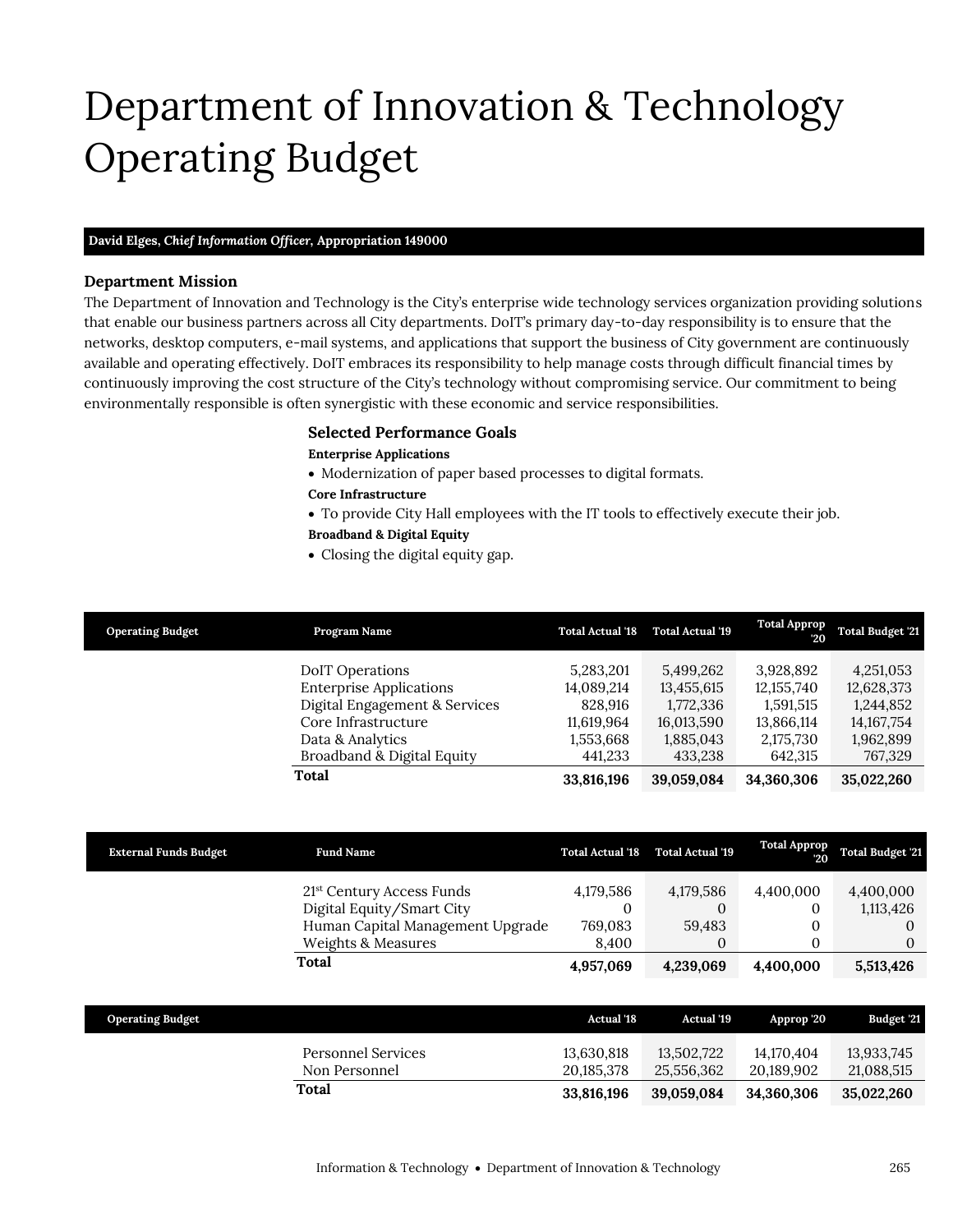# Department of Innovation & Technology Operating Budget



### **Description of Services**

The Department of Innovation and Technology (DoIT) improves the delivery of government services to the public through the effective management of the City's existing and emerging technologies. DoIT introduces innovative technologies and processes designed to drive efficiency into government operations. DoIT also provides professional project management and business analysis services, in addition to maintaining the hardware and software platforms necessary to support the daily technical and communication operations of the City. Personnel skilled in programming, analysis, hardware and software support, training, communications, and general technology consulting work with user departments on enhancing and maintaining their information systems.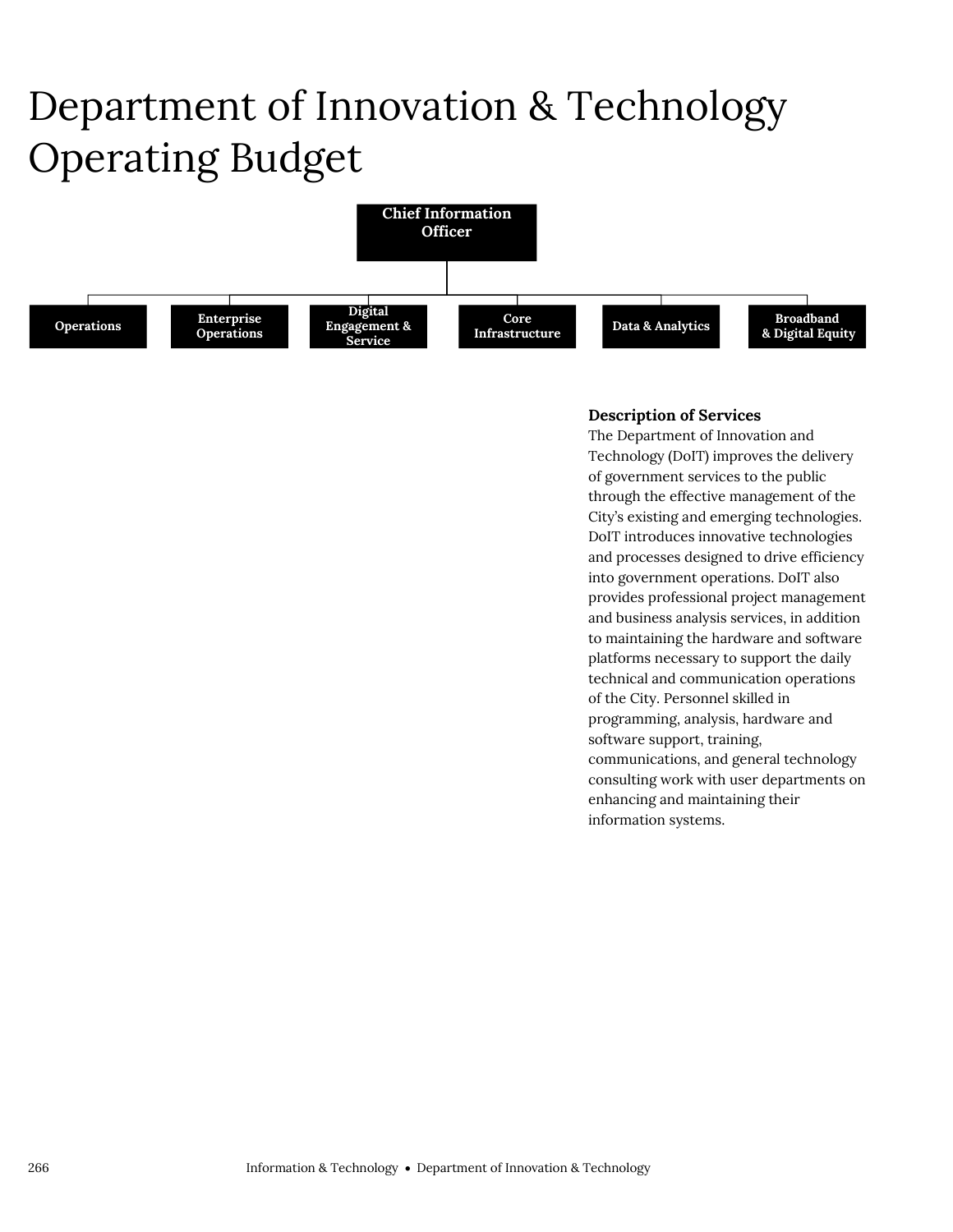# Department History

| <b>Personnel Services</b>                                                    | <b>FY18 Expenditure</b>     | FY19 Expenditure      | <b>FY20 Appropriation</b> | FY21 Adopted          | Inc/Dec 20 vs 21              |
|------------------------------------------------------------------------------|-----------------------------|-----------------------|---------------------------|-----------------------|-------------------------------|
| 51000 Permanent Employees                                                    | 13,144,850                  | 13, 154, 123          | 13,902,126                | 13,665,604            | $-236,522$                    |
| 51100 Emergency Employees                                                    | 42,462                      | 28,487                | 50,278                    | 50,141                | $-137$                        |
| 51200 Overtime                                                               | 362,398                     | 298,451               | 218,000                   | 218,000               | $\theta$                      |
| 51600 Unemployment Compensation                                              | 4,751                       | 12,048                | 0                         | 0                     | $\mathbf{0}$                  |
| 51700 Workers' Compensation                                                  | 76,357                      | 9,613                 | $\overline{0}$            | $\overline{0}$        | $\overline{0}$                |
| <b>Total Personnel Services</b>                                              | 13,630,818                  | 13,502,722            | 14,170,404                | 13,933,745            | $-236,659$                    |
| <b>Contractual Services</b>                                                  | FY18 Expenditure            | FY19 Expenditure      | FY20 Appropriation        | FY21 Adopted          | $Inc/Dec$ 20 vs $21$          |
| 52100 Communications                                                         | 1,074,904                   | 1,055,630             | 704,000                   | 585,000               | $-119,000$                    |
| 52200 Utilities                                                              | 1,171                       | 0                     | 0                         | 0                     | $\boldsymbol{0}$              |
| 52400 Snow Removal                                                           | 0                           | 0                     | 0                         | 0                     | $\mathbf{0}$                  |
| 52500 Garbage/Waste Removal                                                  | $\overline{0}$              | 0                     | $\overline{0}$            | 0                     | $\mathbf{0}$                  |
| 52600 Repairs Buildings & Structures<br>52700 Repairs & Service of Equipment | $\overline{0}$<br>1,041,385 | $\Omega$<br>989,401   | $\Omega$<br>1,886,662     | $\Omega$<br>2,044,290 | $\Omega$<br>157,628           |
| 52800 Transportation of Persons                                              | 94,188                      | 78,338                | 50,000                    | 21,600                | $-28,400$                     |
| 52900 Contracted Services                                                    | 5,384,098                   | 7,382,674             | 4,975,815                 | 2,766,702             | $-2,209,113$                  |
| <b>Total Contractual Services</b>                                            | 7,595,746                   | 9,506,043             | 7,616,477                 | 5,417,592             | $-2,198,885$                  |
| <b>Supplies &amp; Materials</b>                                              | <b>FY18 Expenditure</b>     | FY19 Expenditure      | <b>FY20 Appropriation</b> | FY21 Adopted          | Inc/Dec 20 vs 21              |
| 53000 Auto Energy Supplies                                                   | 0                           | 0                     | 0                         | 0                     | 0                             |
| 53200 Food Supplies                                                          | 0                           | 0                     | 0                         | 0                     | $\mathbf{0}$                  |
| 53400 Custodial Supplies                                                     | $\mathbf{0}$                | 0                     | $\mathbf{0}$              | 0                     | $\mathbf{0}$                  |
| 53500 Med, Dental, & Hosp Supply                                             | $\overline{0}$              | $\Omega$              | $\overline{0}$            | $\Omega$              | $\overline{0}$                |
| 53600 Office Supplies and Materials<br>53700 Clothing Allowance              | 14,957                      | 15,993                | 13,050                    | 15,050                | 2,000                         |
| 53800 Educational Supplies & Mat                                             | 2,750<br>$\overline{0}$     | 1,750<br>$\mathbf{0}$ | 1,750<br>$\mathbf{0}$     | 1,750<br>$\mathbf{0}$ | $\mathbf{0}$<br>$\mathbf{0}$  |
|                                                                              |                             |                       |                           |                       |                               |
|                                                                              |                             |                       |                           |                       | $\overline{0}$                |
| 53900 Misc Supplies & Materials<br><b>Total Supplies &amp; Materials</b>     | 21,103<br>38,810            | 23,357<br>41,100      | 25,000<br>39,800          | 25,000<br>41,800      | 2,000                         |
|                                                                              |                             |                       |                           |                       |                               |
| <b>Current Chgs &amp; Oblig</b>                                              | <b>FY18 Expenditure</b>     | FY19 Expenditure      | <b>FY20 Appropriation</b> | FY21 Adopted          | Inc/Dec 20 vs 21              |
| 54300 Workers' Comp Medical                                                  | 2,915                       | 5,420                 | 0                         | 0                     | 0                             |
| 54400 Legal Liabilities                                                      | 0                           | 0                     | 0                         | 0                     | $\mathbf{0}$                  |
| 54500 Aid To Veterans<br>54600 Current Charges H&I                           | 0<br>$\overline{0}$         | 0<br>0                | 0<br>$\overline{0}$       | 0<br>$\boldsymbol{0}$ | $\mathbf 0$<br>$\overline{0}$ |
| 54700 Indemnification                                                        | $\boldsymbol{0}$            | 0                     | $\boldsymbol{0}$          | 0                     | $\mathbf{0}$                  |
| 54800 Reserve Account                                                        | $\overline{0}$              | $\mathbf{0}$          | $\overline{0}$            | $\overline{0}$        | $\Omega$                      |
| 54900 Other Current Charges                                                  | 10,918,904                  | 14,657,859            | 11,136,255                | 14,907,180            | 3,770,925                     |
| Total Current Chgs & Oblig                                                   | 10,921,819                  | 14,663,279            | 11,136,255                | 14,907,180            | 3,770,925                     |
| Equipment                                                                    | <b>FY18 Expenditure</b>     | FY19 Expenditure      | <b>FY20 Appropriation</b> | FY21 Adopted          | Inc/Dec 20 vs 21              |
| 55000 Automotive Equipment                                                   | $\mathbf{0}$                | 0                     | $\mathbf{0}$              | 0                     | 0                             |
| 55400 Lease/Purchase                                                         | 1,225,198                   | 1,175,819             | 1,077,370                 | 696,943               | $-380,427$                    |
| 55600 Office Furniture & Equipment                                           | $\mathbf{0}$                | $\mathbf{0}$          | 0                         | $\mathbf{0}$          | $\mathbf{0}$                  |
| 55900 Misc Equipment                                                         | 403,805                     | 170,121               | 320,000                   | 25,000                | $-295,000$                    |
| <b>Total Equipment</b>                                                       | 1,629,003                   | 1,345,940             | 1,397,370                 | 721,943               | $-675,427$                    |
| Other                                                                        | FY18 Expenditure            | FY19 Expenditure      | FY20 Appropriation        | FY21 Adopted          | $Inc/Dec 20$ vs $21$          |
| 56200 Special Appropriation                                                  | 0                           | $\mathbf 0$           | 0                         | $\boldsymbol{0}$      | 0                             |
| 57200 Structures & Improvements                                              | $\boldsymbol{0}$            | $\boldsymbol{0}$      | $\boldsymbol{0}$          | $\boldsymbol{0}$      | $\mathbf{0}$                  |
| 58000 Land & Non-Structure                                                   | $\boldsymbol{0}$            | $\boldsymbol{0}$      | 0                         | $\boldsymbol{0}$      | $\boldsymbol{0}$              |
| <b>Total Other</b><br>Grand Total                                            | $\boldsymbol{0}$            | $\boldsymbol{0}$      | $\boldsymbol{0}$          | $\boldsymbol{0}$      | 0                             |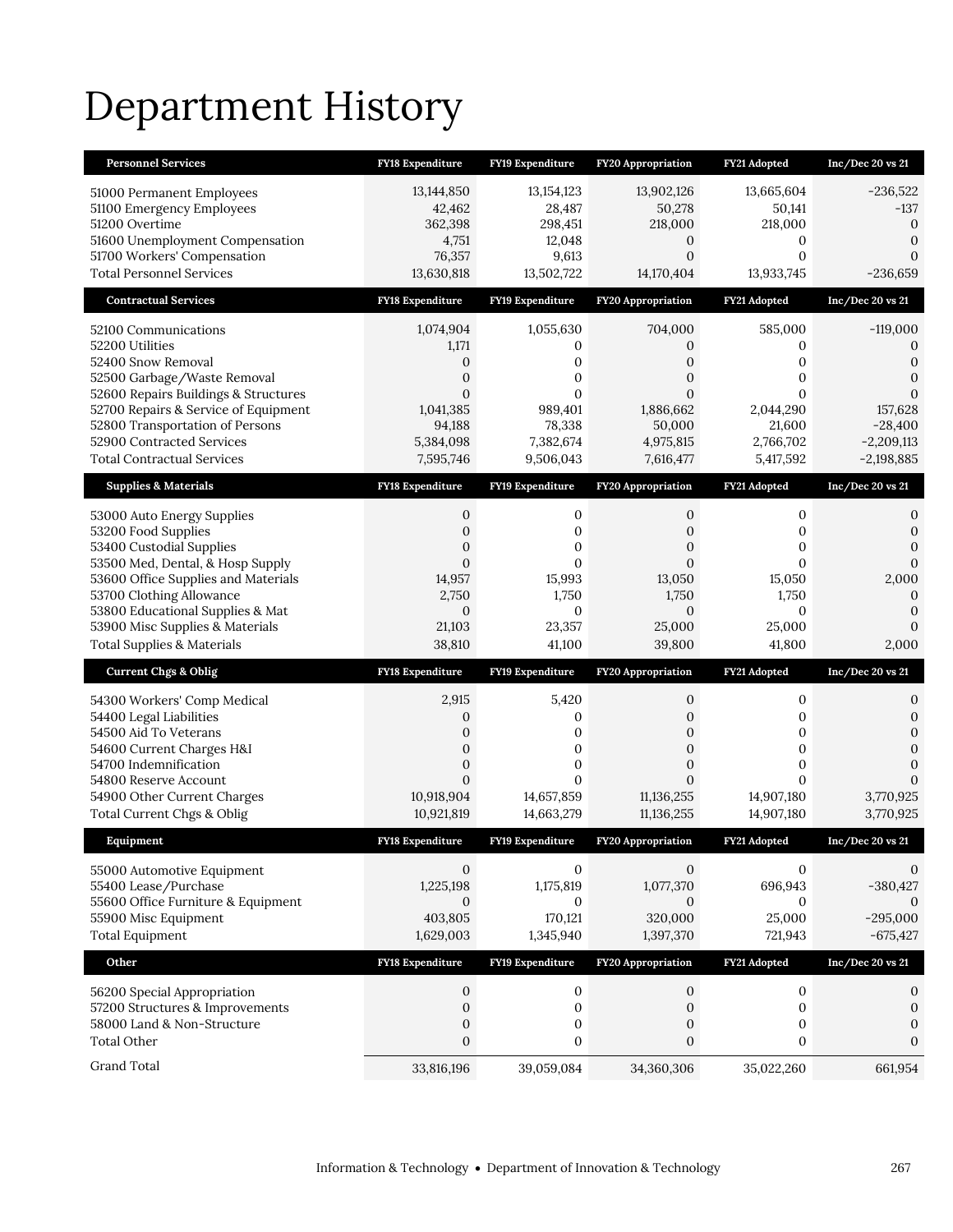## Department Personnel

| Title                                | Union<br>Code   |    | Grade Position | <b>FY21 Salary</b> | Title                             | Union<br>Code   | Grade | Position | <b>FY21 Salary</b> |
|--------------------------------------|-----------------|----|----------------|--------------------|-----------------------------------|-----------------|-------|----------|--------------------|
|                                      |                 |    |                |                    |                                   |                 |       |          |                    |
| Admin Asst (Election)                | SE <sub>1</sub> | 06 | 1.00           | 60,314             | <b>Employee Development Asst</b>  | SE1             | 04    | 1.00     | 49,311             |
| Asst Manager-DataProcessing          | SE <sub>1</sub> | 04 | 5.00           | 377,543            | Exec Asst (Mgmt Info Svcs)        | <b>EXM</b>      | 14    | 2.00     | 250,828            |
| Broadband Digital Equity<br>Advocate | SE1             | 06 | 1.00           | 90,319             | Exec.Assistant                    | SE <sub>1</sub> | 12    | 2.00     | 277,626            |
| Chief Data Officer                   | <b>EXM</b>      | 14 | 1.00           | 139,351            | <b>Executive Secretary</b>        | SE <sub>1</sub> | 06    | 1.00     | 90,319             |
| Chief Digital Officer                | <b>EXM</b>      | 14 | 1.00           | 149,334            | Head Clerk                        | SU <sub>4</sub> | 12    | 1.00     | 56,052             |
| Chief Inform & Security Officer EXM  |                 | NG | 1.00           | 175,481            | Management Analyst<br>(Asd/Admin) | SE <sub>1</sub> | 06    | 1.00     | 63,022             |
| Chief of Enterprise Application EXM  |                 | 14 | 1.00           | 149,334            | Mgmt_Analyst                      | SU <sub>4</sub> | 15    | 1.00     | 70,871             |
| Chief of Staff.                      | <b>EXM</b>      | 11 | 1.00           | 130,038            | Prin Admin Assistant              | SE1             | 08    | 1.00     | 108,468            |
| Chief Technology Officer             | <b>EXM</b>      | 14 | 1.00           | 149,334            | Prin Data Proc Systems Analyst    | SE <sub>1</sub> | 10    | 27.00    | 3,050,267          |
| Data Proc Equip Tech<br>(Mis/Dpu     | SU <sub>4</sub> | 15 | 6.00           | 379,722            | Prin Dp Sys Anl-DP                | SE1             | 11    | 10.00    | 1,185,208          |
| Data Proc Proj Mgr (Asn Svc)         | SE <sub>1</sub> | 10 | 1.00           | 126,024            | Prin Research Analyst             | SE <sub>1</sub> | 06    | 1.00     | 90,319             |
| Data Proc Sys Analyst I              | SE <sub>1</sub> | 07 | 3.00           | 297,730            | Principal_Clerk                   | SU <sub>4</sub> | 10    | 1.00     | 47,924             |
| Dep CTO (Chief Technology<br>Offer)  | <b>EXM</b>      | 12 | 1.00           | 135,427            | Sr Computer Operator              | SU <sub>4</sub> | 13    | 1.00     | 58,286             |
| Dir - Operations                     | <b>EXM</b>      | 11 | 1.00           | 113,838            | Sr Data Proc Sys Analyst          | SE1             | 08    | 50.00    | 4,812,032          |
| Dir of Performance<br>Management     | <b>EXM</b>      | 10 | 1.00           | 99,947             | Sr Data Proc Sys Anl (Ads/Dpu)    | SE <sub>1</sub> | 10    | 13.00    | 1,524,114          |
| Director of MIS                      | <b>CDH</b>      | NG | 1.00           | 185,508            | Sr Management Analyst             | <b>EXM</b>      | 08    | 1.00     | 73,198             |
| DP Sys Anl                           | SE1             | 06 | 19.00          | 1,497,827          | Sr Programmer                     | SU <sub>4</sub> | 15    | 3.00     | 172,923            |
|                                      |                 |    |                |                    | Total                             |                 |       | 163      | 16,237,839         |

| Adjustments               |              |
|---------------------------|--------------|
| Differential Payments     | 0            |
| Other                     | 108,500      |
| Chargebacks               |              |
| Salary Savings            | $-2.680.734$ |
| <b>FY21 Total Request</b> | 13,665,605   |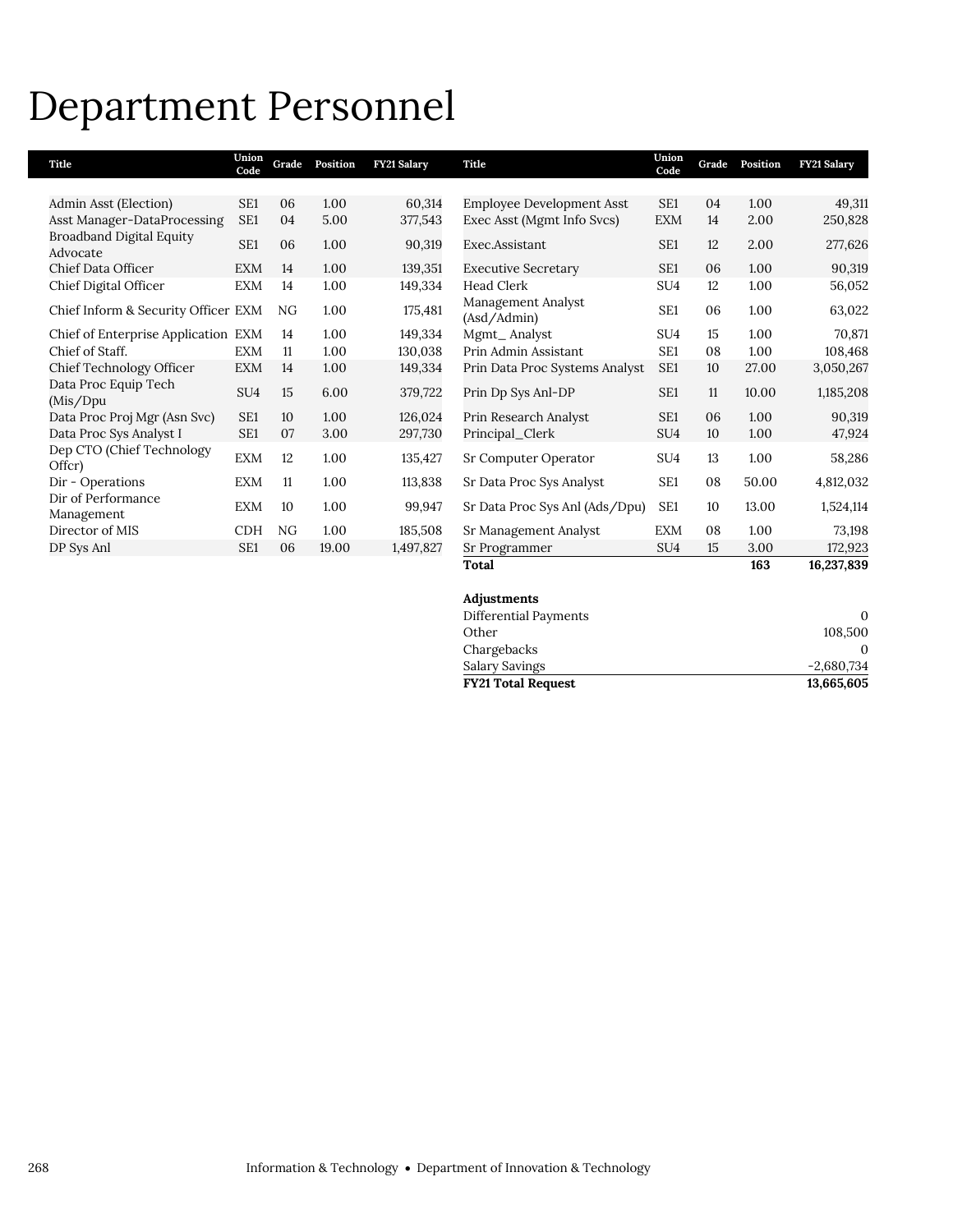# External Funds History

| <b>Personnel Services</b>                                               | FY18 Expenditure                 | FY19 Expenditure        | FY20 Appropriation        | FY21 Adopted          | $Inc/Dec 20$ vs $21$             |
|-------------------------------------------------------------------------|----------------------------------|-------------------------|---------------------------|-----------------------|----------------------------------|
| 51000 Permanent Employees                                               | 0                                | 0                       | 0                         | 90,415                | 90,415                           |
| 51100 Emergency Employees                                               | $\mathbf{0}$                     | 0                       | $\mathbf{0}$              | 0                     | $\mathbf 0$                      |
| 51200 Overtime                                                          | $\overline{0}$                   | 0                       | 0                         | 0                     | $\mathbf{0}$                     |
| 51300 Part Time Employees<br>51400 Health Insurance                     | $\overline{0}$<br>$\overline{0}$ | 0<br>$\mathbf{0}$       | 0<br>$\overline{0}$       | 0<br>13,562           | $\boldsymbol{0}$<br>13,562       |
| 51500 Pension & Annuity                                                 | $\mathbf{0}$                     | 0                       | 0                         | 8,137                 | 8,137                            |
| 51600 Unemployment Compensation                                         | $\mathbf{0}$                     | 0                       | $\boldsymbol{0}$          | $\mathbf{0}$          | $\mathbf{0}$                     |
| 51700 Workers' Compensation                                             | $\overline{0}$                   | 0                       | 0                         | 0                     | $\boldsymbol{0}$                 |
| 51800 Indirect Costs                                                    | $\mathbf{0}$                     | 0                       | $\mathbf{0}$              | 0                     | $\mathbf{0}$                     |
| 51900 Medicare<br><b>Total Personnel Services</b>                       | $\mathbf{0}$<br>0                | 0<br>0                  | 0<br>0                    | 1,311<br>113,425      | 1,311<br>113,425                 |
|                                                                         |                                  |                         |                           |                       |                                  |
| <b>Contractual Services</b>                                             | <b>FY18 Expenditure</b>          | <b>FY19 Expenditure</b> | <b>FY20 Appropriation</b> | FY21 Adopted          | $Inc/Dec$ 20 vs 21               |
| 52100 Communications                                                    | 0                                | 0                       | 0                         | $\mathbf{0}$          | 0                                |
| 52200 Utilities                                                         | $\overline{0}$                   | 0                       | 0                         | 0                     | $\boldsymbol{0}$                 |
| 52400 Snow Removal<br>52500 Garbage/Waste Removal                       | $\mathbf 0$<br>$\overline{0}$    | 0<br>0                  | 0<br>0                    | 0<br>0                | $\mathbf{0}$<br>$\mathbf{0}$     |
| 52600 Repairs Buildings & Structures                                    | $\overline{0}$                   | 0                       | 0                         | 0                     | $\mathbf{0}$                     |
| 52700 Repairs & Service of Equipment                                    | $\overline{0}$                   | 0                       | $\mathbf{0}$              | $\mathbf{0}$          | $\mathbf{0}$                     |
| 52800 Transportation of Persons                                         | $\overline{0}$                   | $\mathbf{0}$            | $\overline{0}$            | $\mathbf{0}$          | $\Omega$                         |
| 52900 Contracted Services                                               | 4,957,069                        | 4,239,068               | 4,400,000                 | 5,200,000             | 800,000                          |
| <b>Total Contractual Services</b>                                       | 4,957,069                        | 4,239,068               | 4,400,000                 | 5,200,000             | 800,000                          |
| <b>Supplies &amp; Materials</b>                                         | <b>FY18 Expenditure</b>          | FY19 Expenditure        | FY20 Appropriation        | FY21 Adopted          | Inc/Dec 20 vs 21                 |
| 53000 Auto Energy Supplies                                              | 0                                | 0                       | 0                         | 0                     | 0                                |
| 53200 Food Supplies                                                     | $\overline{0}$                   | 0                       | 0                         | 0                     | $\mathbf{0}$                     |
| 53400 Custodial Supplies                                                | 0                                | 0                       | 0                         | 0                     | $\mathbf{0}$                     |
| 53500 Med, Dental, & Hosp Supply<br>53600 Office Supplies and Materials | $\mathbf{0}$<br>$\overline{0}$   | 0<br>0                  | $\boldsymbol{0}$<br>0     | 0<br>0                | $\mathbf{0}$<br>$\boldsymbol{0}$ |
| 53700 Clothing Allowance                                                | $\mathbf{0}$                     | 0                       | 0                         | 0                     | $\mathbf{0}$                     |
| 53800 Educational Supplies & Mat                                        | $\mathbf{0}$                     | 0                       | $\boldsymbol{0}$          | 0                     | $\mathbf{0}$                     |
| 53900 Misc Supplies & Materials                                         | $\mathbf{0}$                     | 0                       | 0                         | 0                     | $\mathbf{0}$                     |
| <b>Total Supplies &amp; Materials</b>                                   | $\overline{0}$                   | 0                       | $\boldsymbol{0}$          | 0                     | $\mathbf{0}$                     |
| <b>Current Chgs &amp; Oblig</b>                                         | <b>FY18 Expenditure</b>          |                         |                           |                       |                                  |
|                                                                         |                                  | FY19 Expenditure        | <b>FY20 Appropriation</b> | FY21 Adopted          | Inc/Dec 20 vs 21                 |
|                                                                         |                                  |                         |                           |                       |                                  |
| 54300 Workers' Comp Medical<br>54400 Legal Liabilities                  | 0<br>0                           | 0<br>0                  | 0<br>0                    | 0<br>0                | 0<br>$\boldsymbol{0}$            |
| 54600 Current Charges H&I                                               | $\mathbf 0$                      | 0                       | 0                         | 0                     | $\mathbf{0}$                     |
| 54700 Indemnification                                                   | $\mathbf 0$                      | 0                       | 0                         | 0                     | $\boldsymbol{0}$                 |
| 54800 Reserve Account                                                   | $\Omega$                         | $\Omega$                | $\Omega$                  | $\Omega$              | $\Omega$                         |
| 54900 Other Current Charges<br>Total Current Chgs & Oblig               | 0<br>$\boldsymbol{0}$            | 0<br>0                  | 0<br>0                    | $\boldsymbol{0}$<br>0 | 0<br>0                           |
|                                                                         |                                  |                         |                           |                       |                                  |
| Equipment                                                               | <b>FY18 Expenditure</b>          | FY19 Expenditure        | FY20 Appropriation        | FY21 Adopted          | Inc/Dec 20 vs 21                 |
| 55000 Automotive Equipment                                              | $\boldsymbol{0}$                 | 0                       | 0                         | $\boldsymbol{0}$      | 0                                |
| 55400 Lease/Purchase                                                    | 0                                | 0                       | 0                         | $\mathbf{0}$          | 0                                |
| 55600 Office Furniture & Equipment<br>55900 Misc Equipment              | $\overline{0}$<br>0              | 0<br>0                  | 0<br>0                    | 0<br>0                | $\Omega$                         |
| <b>Total Equipment</b>                                                  | $\boldsymbol{0}$                 | 0                       | 0                         | 0                     | $\mathbf{0}$                     |
| Other                                                                   | <b>FY18 Expenditure</b>          | FY19 Expenditure        | <b>FY20 Appropriation</b> | FY21 Adopted          | Inc/Dec 20 vs 21                 |
|                                                                         |                                  |                         |                           |                       |                                  |
| 56200 Special Appropriation                                             | 0                                | 0                       | 0                         | 0                     | 0                                |
| 57200 Structures & Improvements<br>58000 Land & Non-Structure           | 0<br>0                           | 0<br>0                  | 0<br>0                    | $\mathbf{0}$<br>0     | 0<br>$\mathbf{0}$                |
| <b>Total Other</b>                                                      | $\boldsymbol{0}$                 | 0                       | $\mathbf{0}$              | $\mathbf{0}$          | 0                                |
| Grand Total                                                             | 4,957,069                        | 4,239,068               | 4,400,000                 | 5,313,425             | 913,425                          |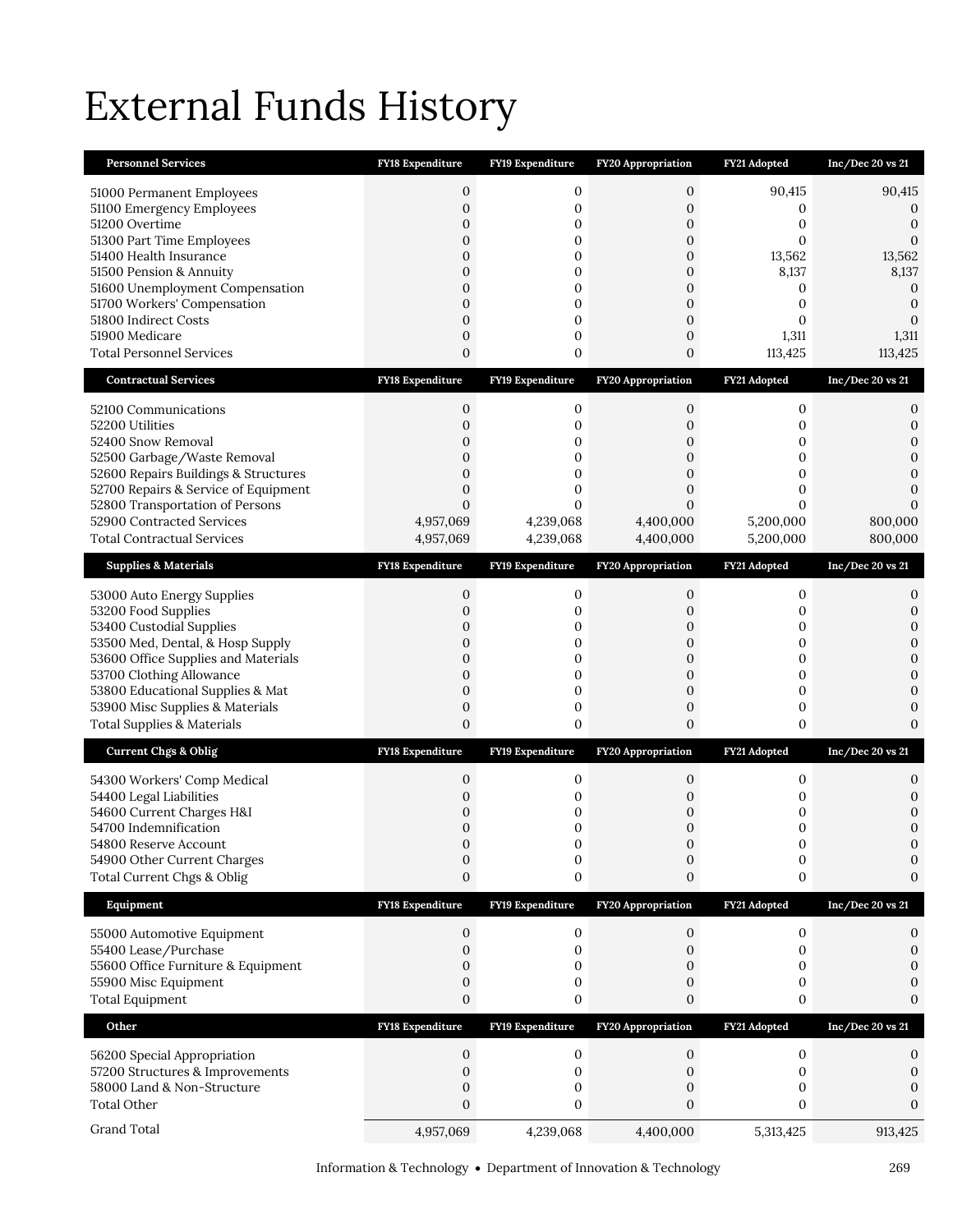## External Funds Personnel

| Title | Union<br>Code | Grade Position | FY21 Salary | Title                     | Union<br>Code |    | Grade Position | <b>FY21 Salary</b> |
|-------|---------------|----------------|-------------|---------------------------|---------------|----|----------------|--------------------|
|       |               |                |             |                           |               |    |                |                    |
|       |               |                |             | Temporary Mayoral Staff   | <b>TMS</b>    | NG | 1.00           | 90,415             |
|       |               |                |             | Total                     |               |    |                | 90,415             |
|       |               |                |             | Adjustments               |               |    |                |                    |
|       |               |                |             | Differential Payments     |               |    |                | $\mathbf{0}$       |
|       |               |                |             | Other                     |               |    |                | $\mathbf{0}$       |
|       |               |                |             | Chargebacks               |               |    |                | $\mathbf{0}$       |
|       |               |                |             | <b>Salary Savings</b>     |               |    |                | $\mathbf{0}$       |
|       |               |                |             | <b>FY21 Total Request</b> |               |    |                | 90,415             |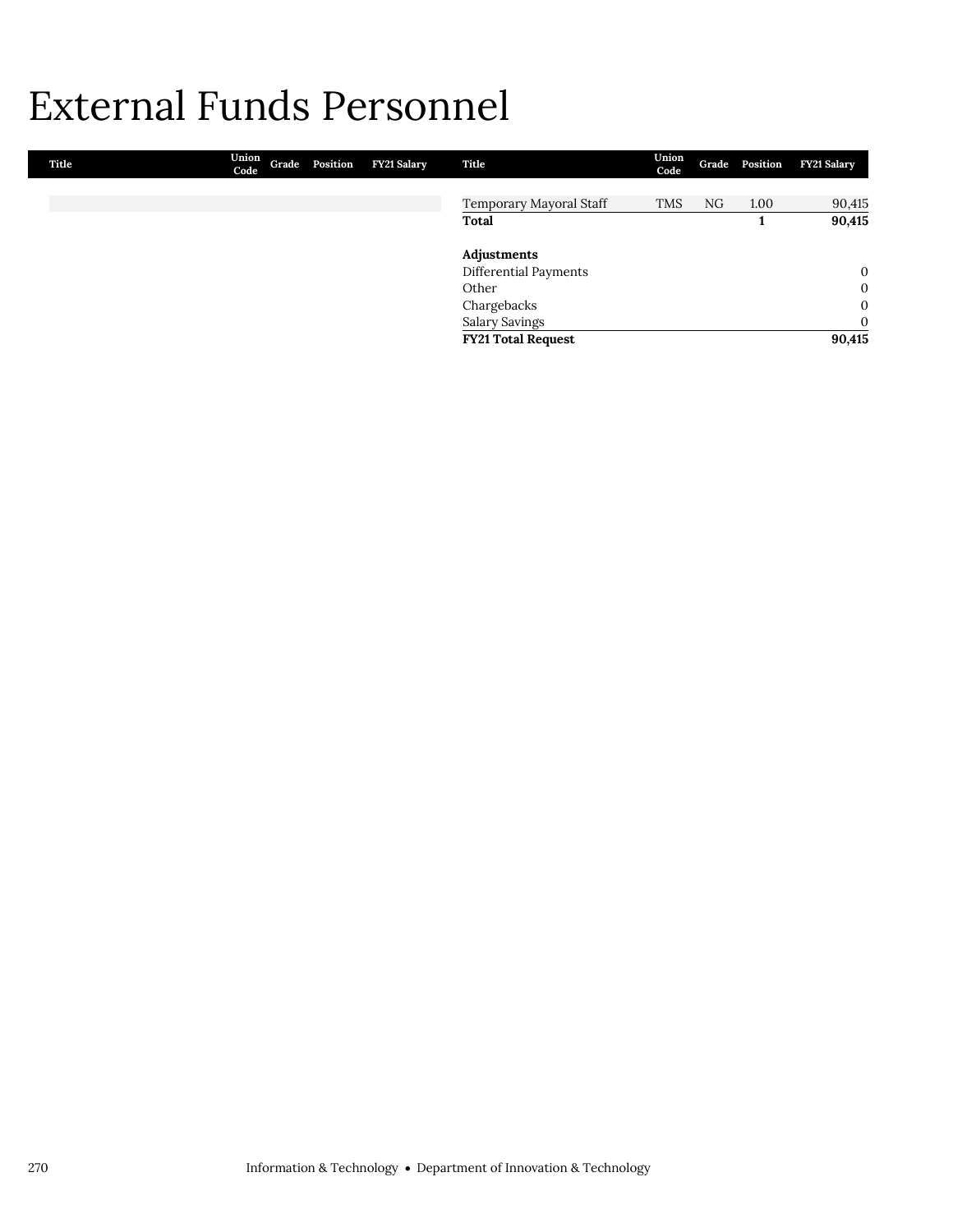# <span id="page-10-0"></span>Program 1. DoIT Operations

### **Alex Lawrence,** *Manager,* **Organization 149100**

### **Program Description**

The Operations program provides project management, business consulting services, and administrative support to agencies so that they can effectively develop and maintain new IT applications and improve service delivery through effective integration of innovative technology solutions.

| <b>Operating Budget</b> |                                     | Actual '18             | <b>Actual</b> '19      | Approp '20             | <b>Budget '21</b>      |
|-------------------------|-------------------------------------|------------------------|------------------------|------------------------|------------------------|
|                         | Personnel Services<br>Non Personnel | 1.970.720<br>3.312.481 | 1,780,221<br>3.719.041 | 1.783.984<br>2.144.908 | 1.974.616<br>2,276,437 |
|                         | Total                               | 5,283,201              | 5,499,262              | 3,928,892              | 4,251,053              |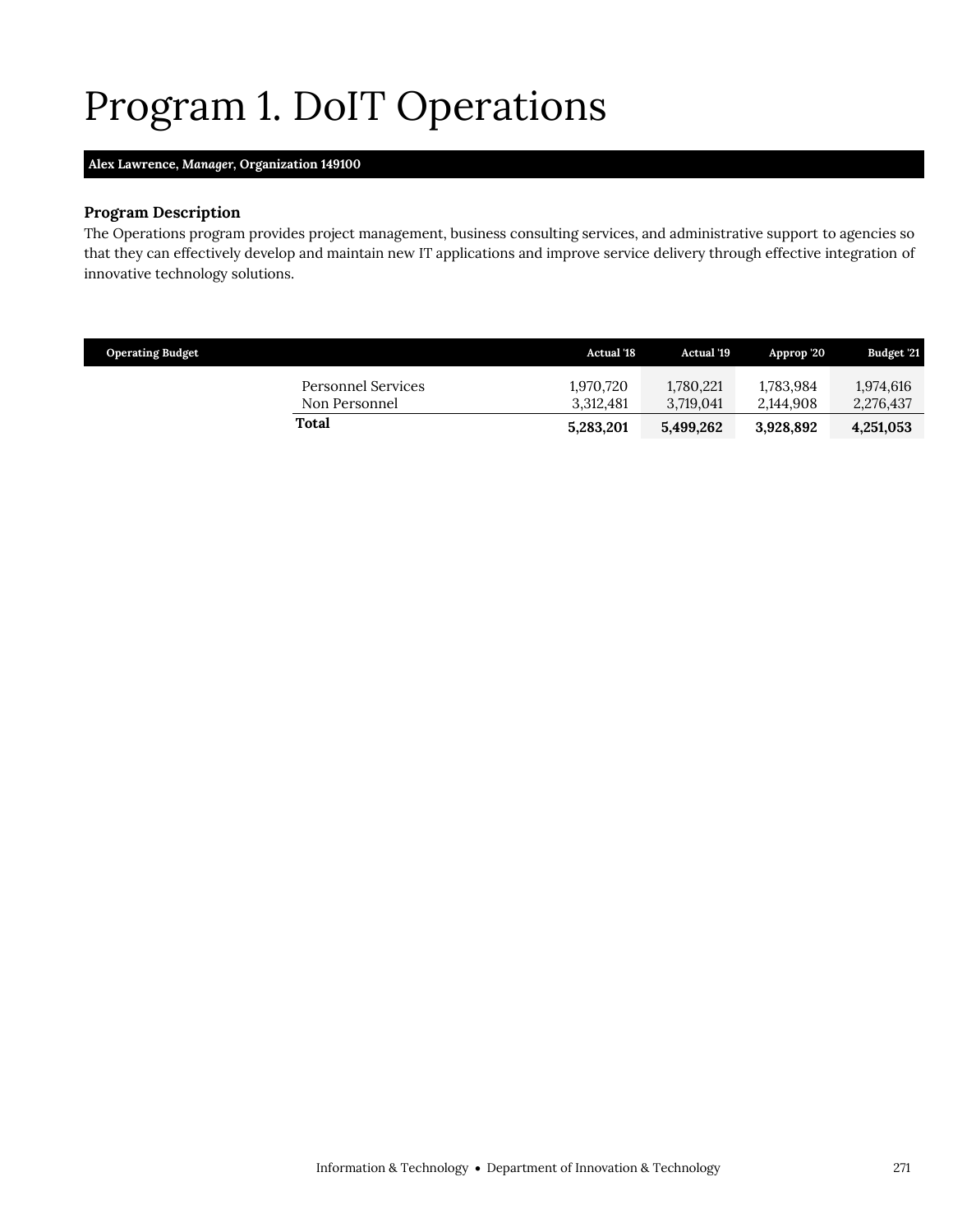# <span id="page-11-0"></span>Program 2. Enterprise Applications

### **Michael Hamel,** *Manager,* **Organization 149200**

### **Program Description**

This program provides an integrated technology culture to select and develop information technologies that enable and support critical citywide, crosscutting agency business processes. Enterprise programs include Geographic Information Systems (GIS), Enterprise Resource Planning (PeopleSoft), Constituent Relationship Management (CRM) Asset Management, Permitting, Tax and Youth and Human Services Systems.

|       | <b>Operating Budget</b> |                                                           | <b>Actual 18</b>       | <b>Actual '19</b>      | Approp '20             | Budget '21             |
|-------|-------------------------|-----------------------------------------------------------|------------------------|------------------------|------------------------|------------------------|
|       |                         | <b>Personnel Services</b><br>Non Personnel                | 5,360,275<br>8,728,939 | 5,516,587<br>7,939,028 | 5,677,105<br>6,478,635 | 5,537,476<br>7,090,897 |
|       |                         | <b>Total</b>                                              | 14,089,214             | 13,455,615             | 12,155,740             | 12,628,373             |
|       | Performance             |                                                           |                        |                        |                        |                        |
| Goal: |                         | Modernization of paper based processes to digital formats |                        |                        |                        |                        |
|       |                         | <b>Performance Measures</b>                               | <b>Actual</b> '18      | <b>Actual</b> '19      | Projected '20          | Target '21             |
|       |                         | - % of total requests received over<br>digital channels   |                        | 53                     | 65                     | 65                     |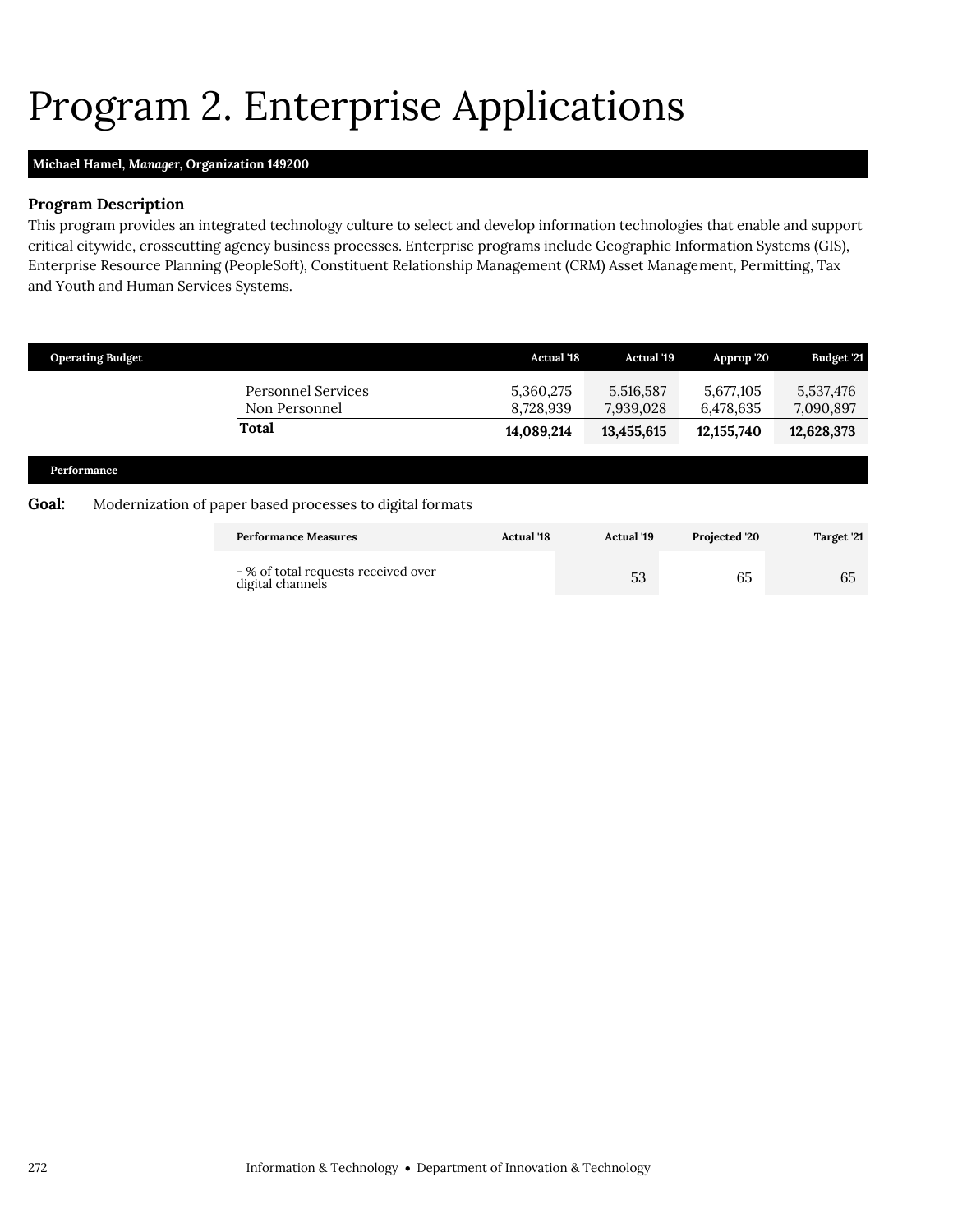# Program 3. Digital Engagement & Services

## **Jeanethe H. Falvey,** *Manager,* **Organization 149300**

### **Program Description**

This program provides constituents access to government from home "online instead of in line" through innovative web based eGovernment technologies. It also oversees the City's cable franchise(s) by enforcing contractual and regulatory obligations for the operators, produces government and education access television, and advocates for customers in disputes with cable operators.

|       | <b>Operating Budget</b> |                                                    | <b>Actual '18</b>             | Actual '19                      | Approp '20                        | Budget '21                      |
|-------|-------------------------|----------------------------------------------------|-------------------------------|---------------------------------|-----------------------------------|---------------------------------|
|       | Performance             | Personnel Services<br>Non Personnel<br>Total       | 557.004<br>271,912<br>828,916 | 787,959<br>984,377<br>1,772,336 | 1,007,374<br>584,141<br>1,591,515 | 856,175<br>388,677<br>1,244,852 |
| Goal: |                         | Improving how the City interacts with constituents |                               |                                 |                                   |                                 |
|       |                         | <b>Performance Measures</b>                        | <b>Actual</b> '18             | <b>Actual</b> '19               | Projected '20                     | Target '21                      |

<span id="page-12-0"></span>

| % pages on Boston.gov with level AA<br>accessibility errors | 9% | 2.5% | 0% |
|-------------------------------------------------------------|----|------|----|
| Boston.gov website average reading<br>grade level           | u  |      |    |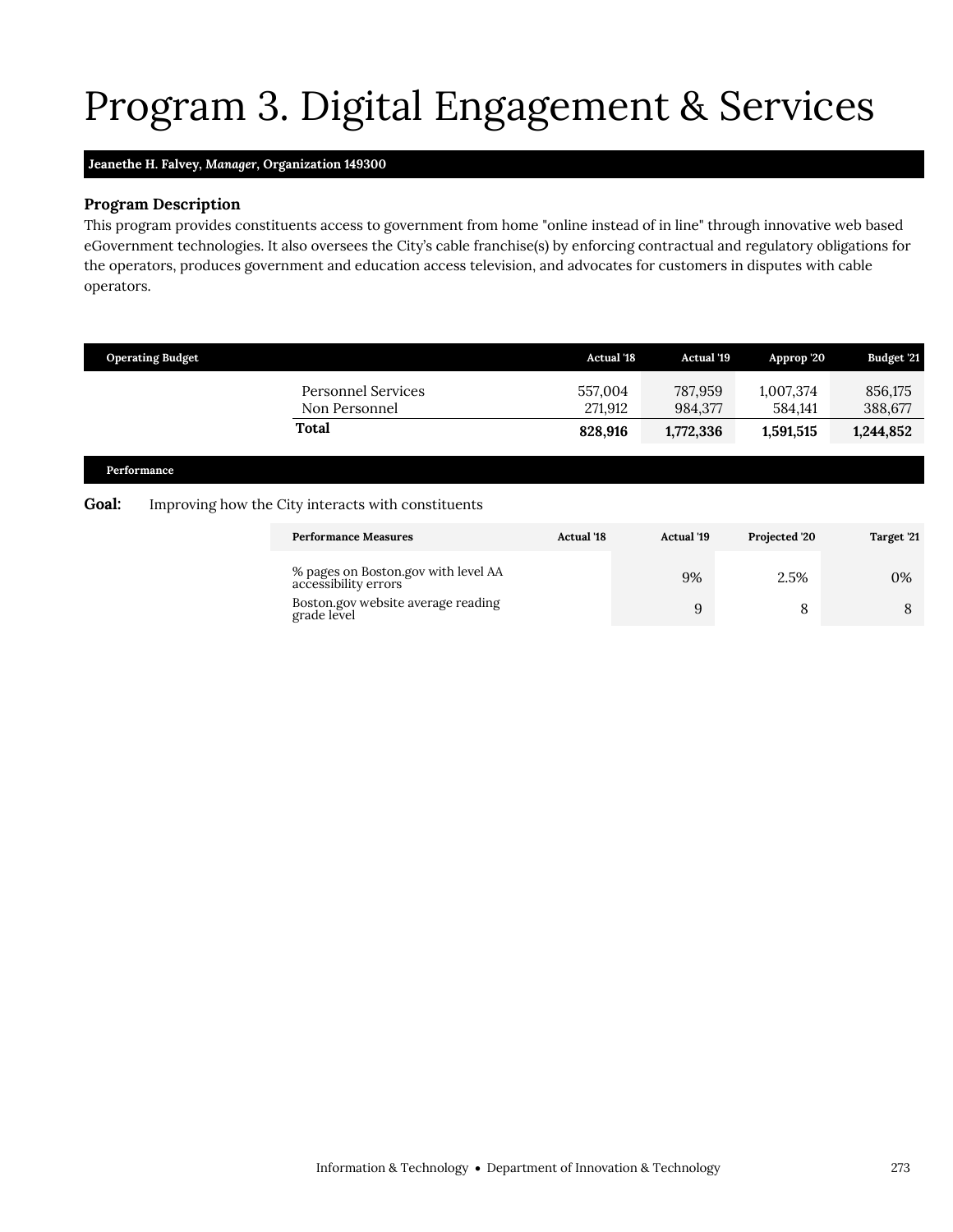## <span id="page-13-0"></span>Program 4. Core Infrastructure

### **Daniel Rothman,** *Manager,* **Organization 149400**

### **Program Description**

Core Infrastructure is responsible for the development and maintenance of City technology systems, data storage, and networks. Functional areas include server and mainframe technology, network and telecommunications, security, and electronic communication services.

| <b>Operating Budget</b>             | <b>Actual</b> '18      | <b>Actual '19</b>       | Approp '20             | <b>Budget '21</b>       |
|-------------------------------------|------------------------|-------------------------|------------------------|-------------------------|
| Personnel Services<br>Non Personnel | 4.440.027<br>7.179.937 | 4,128,483<br>11,885,107 | 4.049.186<br>9,816,928 | 4,162,096<br>10,005,658 |
| Total                               | 11,619,964             | 16,013,590              | 13,866,114             | 14, 167, 754            |

### **Performance**

### Goal: To provide City Hall employees with the IT tools to effectively execute their job

| <b>Performance Measures</b>                                                                                                                       | <b>Actual</b> '18 | Actual '19 | Projected '20 | Target '21 |
|---------------------------------------------------------------------------------------------------------------------------------------------------|-------------------|------------|---------------|------------|
| Overall customer satisfaction with IT<br>tools and support (including<br>equipment/software available,<br>support, wifi, phones, etc.) (out of 5) |                   |            |               |            |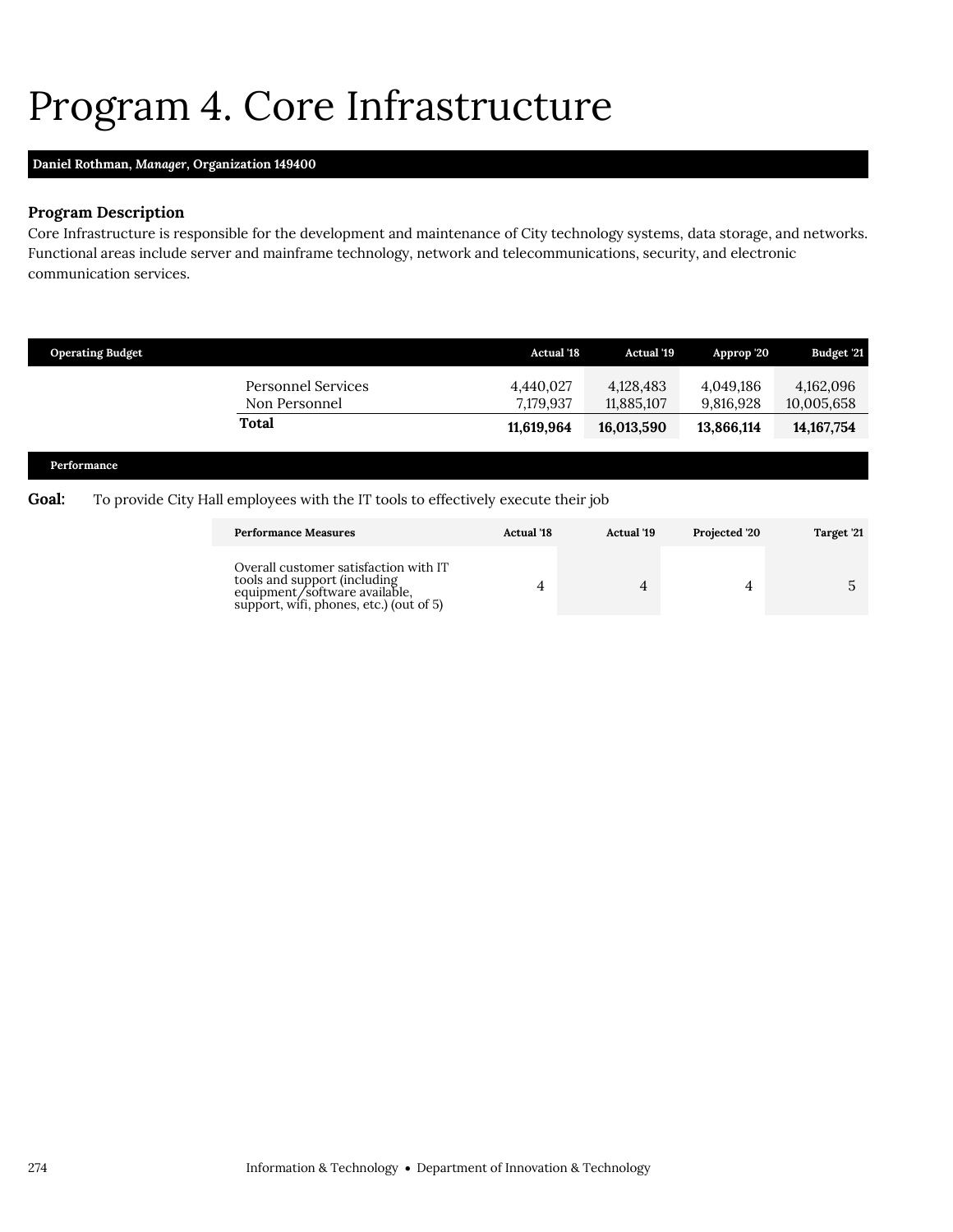# <span id="page-14-0"></span>Program 5. Data & Analytics

### **Stefanie Costa Leabo,** *Manager,* **Organization 149500**

### **Program Description**

Use data and analytics to improve quality of life and the effectiveness of government operations. By providing technology and business support, we aim to create a modern, data-driven, responsive City government. We have worked on a variety of initiatives to improve performance and accountability (CityScore, BFD shift swap dashboard) and to deliver services more effectively (signal timing optimization, moving day trash collection).

| <b>Operating Budget</b>             | <b>Actual</b> '18  | <b>Actual</b> '19    | Approp '20           | <b>Budget '21</b>    |
|-------------------------------------|--------------------|----------------------|----------------------|----------------------|
| Personnel Services<br>Non Personnel | 886,809<br>666.859 | 856.775<br>1.028.268 | 1.210.940<br>964.790 | 901,303<br>1,061,596 |
| Total                               | 1,553,668          | 1,885,043            | 2,175,730            | 1,962,899            |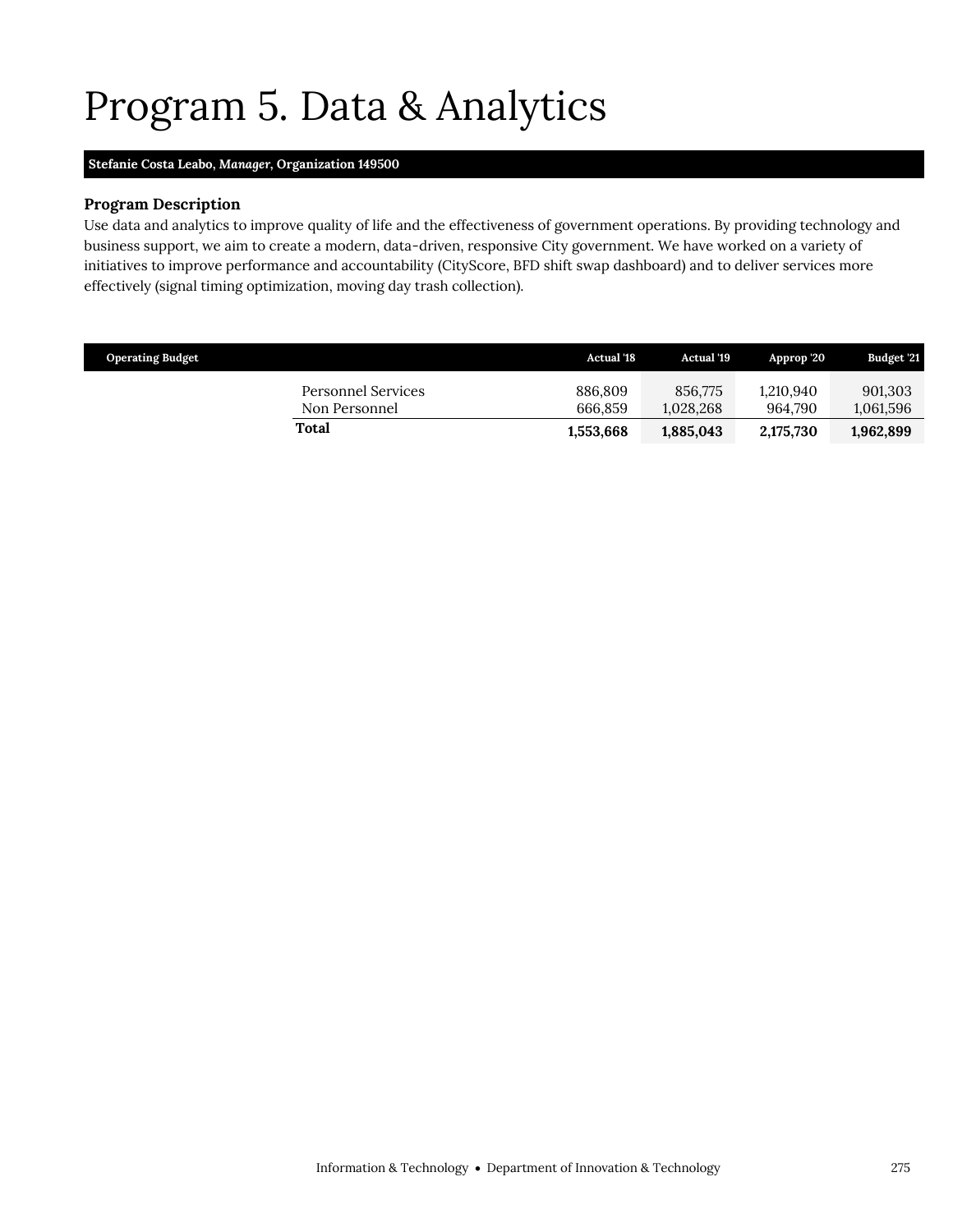# <span id="page-15-0"></span>Program 6. Broadband & Digital Equity

### **Michael Lynch,** *Manager,* **Organization 149600**

### **Program Description**

Work towards a future where every resident and business has access to affordable broadband internet, and the skills and equipment to make use of it. We support a variety of digital equity and public access initiatives, and work to provide both regulatory oversight for our cable TV providers and to lower the barriers to entry in Boston's broadband market.

|       | <b>Operating Budget</b>        |                                                                 | <b>Actual 18</b>  | Actual '19        | Approp '20         | Budget '21         |
|-------|--------------------------------|-----------------------------------------------------------------|-------------------|-------------------|--------------------|--------------------|
|       |                                | <b>Personnel Services</b><br>Non Personnel                      | 415,983<br>25,250 | 432,697<br>541    | 441,815<br>200,500 | 502,079<br>265,250 |
|       |                                | <b>Total</b>                                                    | 441,233           | 433,238           | 642,315            | 767,329            |
|       | Performance                    |                                                                 |                   |                   |                    |                    |
| Goal: | Closing the digital equity gap |                                                                 |                   |                   |                    |                    |
|       |                                | <b>Performance Measures</b>                                     | <b>Actual '18</b> | <b>Actual</b> '19 | Projected '20      | Target '21         |
|       |                                | # of IT specific trainings available<br>within the last quarter |                   |                   | 418                | 600                |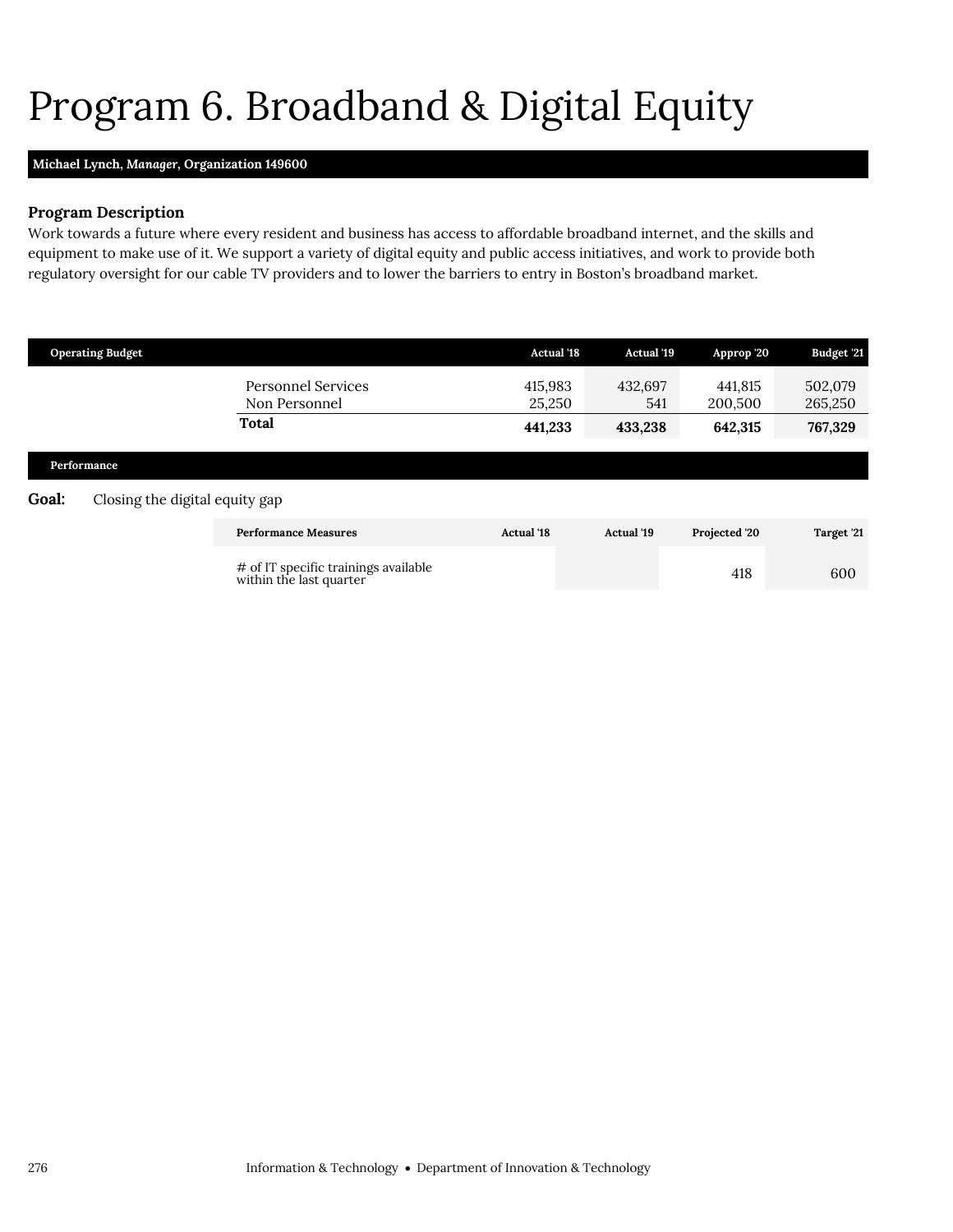## External Funds Projects

### **21st Century Access Fund**

#### **Project Mission**

The 21st Century Access Fund is used to support Public, Educational or Governmental (PEG) access services pursuant to Section 53F3/4 of Chapter 44 of the Massachusetts General Laws funded provided through cable television franchise agreements.

**Digital Equity/Smart City**

#### **Project Mission**

The Digital Equity/Smart City grant is provided by Verizon Wireless and will provide \$1 million for the City to provide for digital equity grants and an additional \$500 thousand for the City to hire a Smart City Fellow for up to four years. The fellow will be a technologist for the public realm who will lead the planning and execution of the \$4.7 million Verizon Smart Communities program. The fellow will work closely with the Streets Cabinet and the Department of Innovation and Technology (DoIT) to identify Verizon Smart Communities technologies and services that have 1) demonstrated proven value for addressing community challenges and 2) can be used to improve safety for vulnerable users of the public right of way and quality of life in Boston.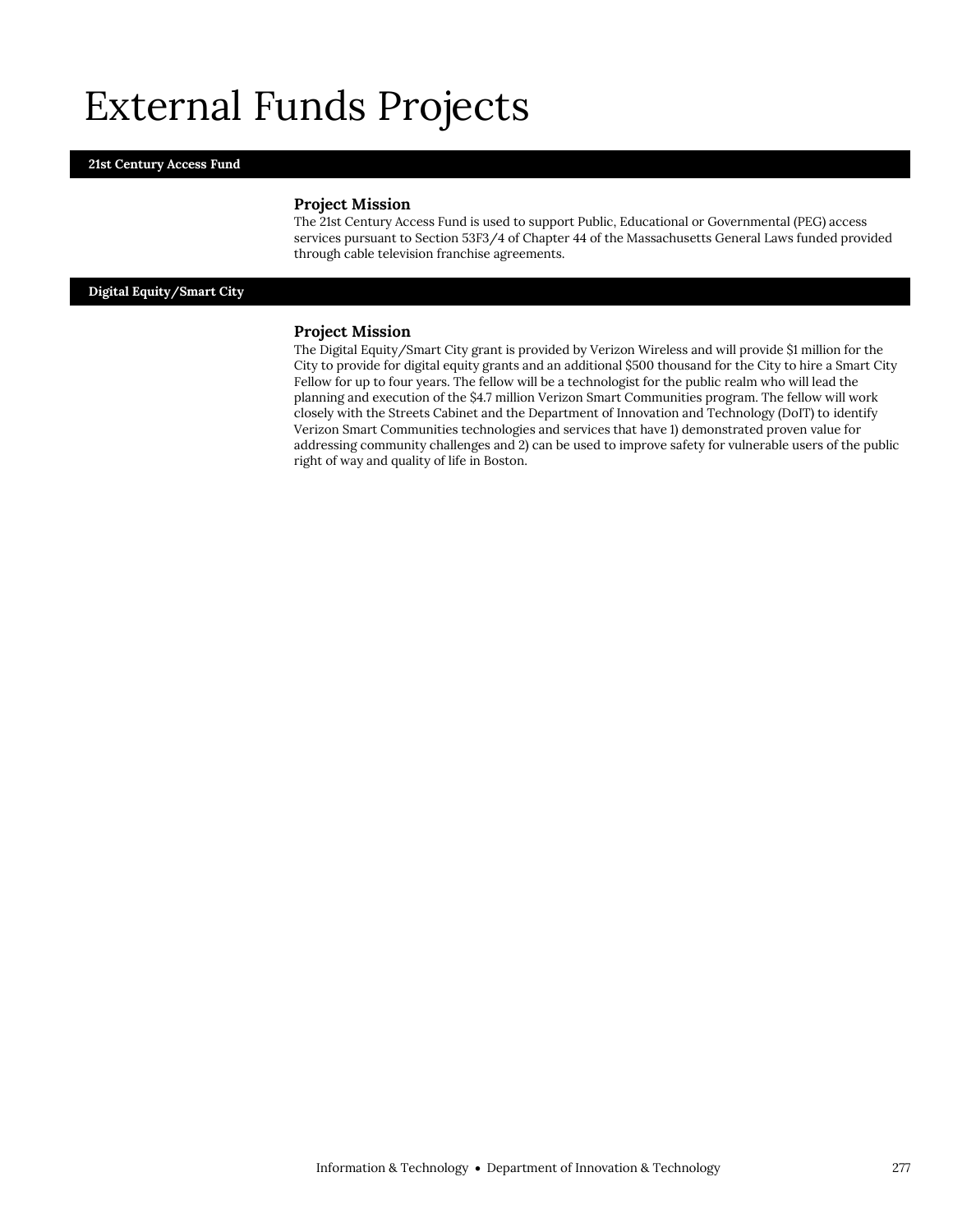# Department of Innovation & Technology Capital Budget

### **Overview**

Department of Innovation & Technology

Capital investment in technology enables the City to work more efficiently at a lower cost; to be more responsive to citizens; and to provide convenience for Boston's residents, businesses and visitors. Ongoing and new initiatives will build upon this progress, ensuring the City remains competitive and coordinated in computer information and communication technology.

### **FY21 Major Initiatives**

- Expansion of the City's fiber optic network (BoNet) will continue in FY21. The fiber network will connect additional Boston Public School buildings.
- In Enterprise Applications, DoIT will continue developing Constituent Relations Management tools and expand usage to more departments.
- In Digital Service Delivery and Engagement, DoIT will continue modernization of multiple digital tools and public applications to improve user experience engaging with the city online.
- The City will fund the third round of IT solutions identified in an innovative proposal and evaluation process. FY21's projects will support various City departments, including Age Strong, Assessing, Inspectional Services, Neighborhood Development, Transportation, Parks, and Youth Engagement and Employment.

| <b>Capital Budget Expenditures</b> |                         |           | Total Actual '18 Total Actual '19 | <b>Estimated 20</b> | <b>Total Projected</b><br>21 |
|------------------------------------|-------------------------|-----------|-----------------------------------|---------------------|------------------------------|
|                                    | <b>Total Department</b> | 6.121.828 | 9.291.443                         | 16.289.125          | 19,437,450                   |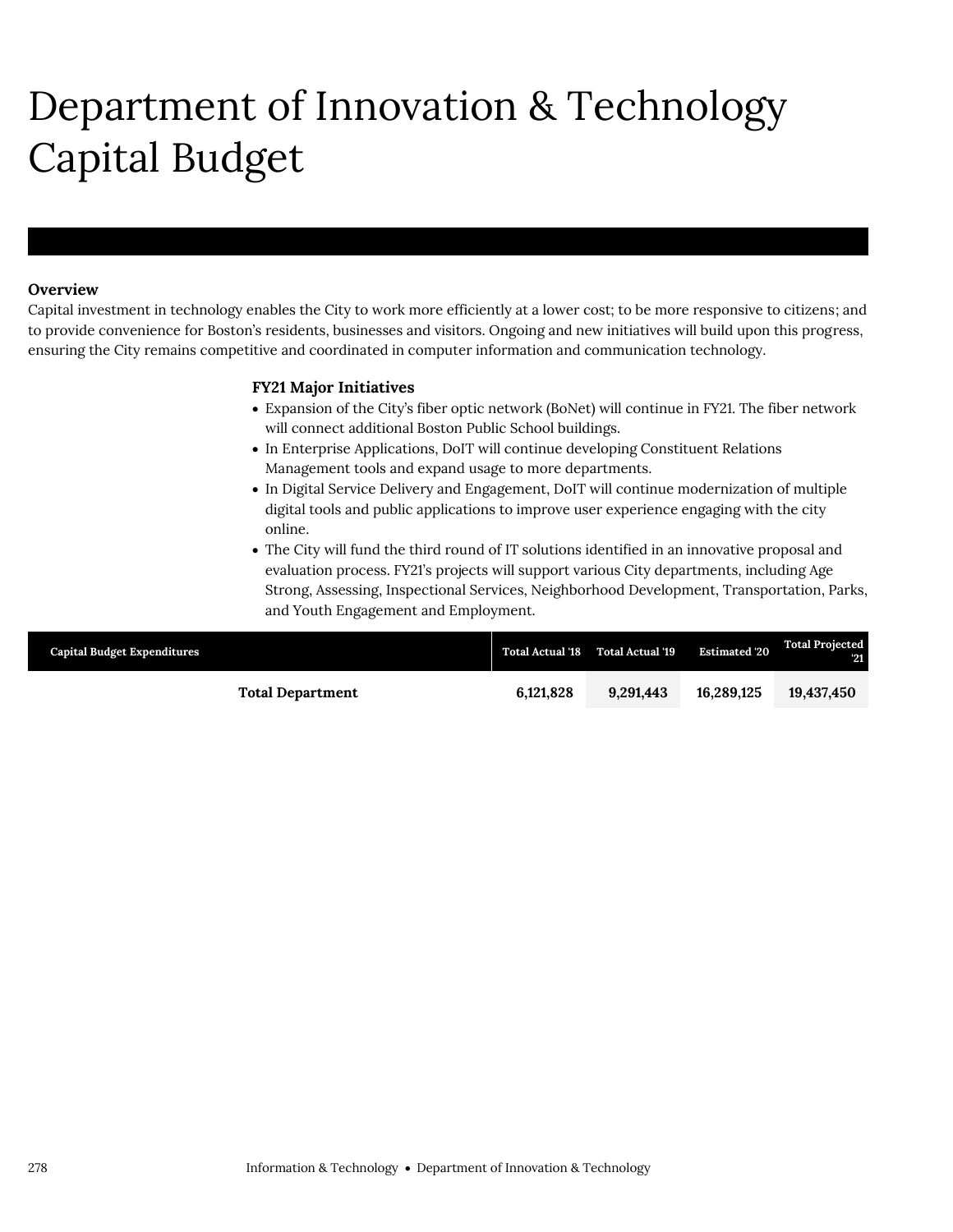### **CORE TECHNOLOGY INFRASTRUCTURE**

### **Project Mission**

Install hardware platforms to run applications supporting City business. Scope includes equipment refresh for BoNet and DWDM, video storage, I-Net Construction, and BoNet radios for wireless.

**Managing Department, DolT Status, Annual Program** 

**Location, Operating Impact,** No

**Contract Contract** 

| Authorizations                           |           |                   |             |             |           |
|------------------------------------------|-----------|-------------------|-------------|-------------|-----------|
|                                          |           |                   |             | Non Capital |           |
| Source                                   | Existing  | <b>FY21</b>       | Future      | Fund        | Total     |
| City Capital                             | 8,669,773 | 0                 | 0           | 0           | 8,669,773 |
| Grants/Other                             | O         | 0                 | 0           | 0           | 0         |
| Total                                    | 8,669,773 | 0                 | $\Omega$    | 0           | 8,669,773 |
| <b>Expenditures (Actual and Planned)</b> |           |                   |             |             |           |
|                                          | Thru      |                   |             |             |           |
| Source                                   | 6/30/19   | <b>FY20</b>       | <b>FY21</b> | FY22-25     | Total     |
| City Capital                             | 1,226,720 | 1,500,000         | 4,212,450   | 1,730,603   | 8,669,773 |
| Grants/Other                             | $\Omega$  | $\mathbf{\Omega}$ | $\theta$    | $\Omega$    | O         |
| Total                                    | 1,226,720 | 1,500,000         | 4,212,450   | 1,730,603   | 8,669,773 |
|                                          |           |                   |             |             |           |

### **CYBER SECURITY AND RESILIENCY**

### **Project Mission**

Implement solutions to manage and mitigate cyber security risks. **Managing Department, DolT Status, Annual Program Location, Operating Impact,** No

| <b>Authorizations</b>                    |           |             |             |             |           |
|------------------------------------------|-----------|-------------|-------------|-------------|-----------|
|                                          |           |             |             | Non Capital |           |
| Source                                   | Existing  | <b>FY21</b> | Future      | Fund        | Total     |
| City Capital                             | 6,454,238 | 0           | 203,811     | 0           | 6,658,049 |
| Grants/Other                             | O         | 0           |             |             | 0         |
| Total                                    | 6,454,238 | 0           | 203,811     | 0           | 6,658,049 |
| <b>Expenditures (Actual and Planned)</b> |           |             |             |             |           |
|                                          | Thru      |             |             |             |           |
| Source                                   | 6/30/19   | <b>FY20</b> | <b>FY21</b> | FY22-25     | Total     |
| City Capital                             | 2,171,714 | 1,056,825   | 2,750,000   | 679.510     | 6,658,049 |
| Grants/Other                             | 0         | 0           | 0           |             | 0         |
| Total                                    | 2,171,714 | 1.056.825   | 2.750.000   | 679.510     | 6,658,049 |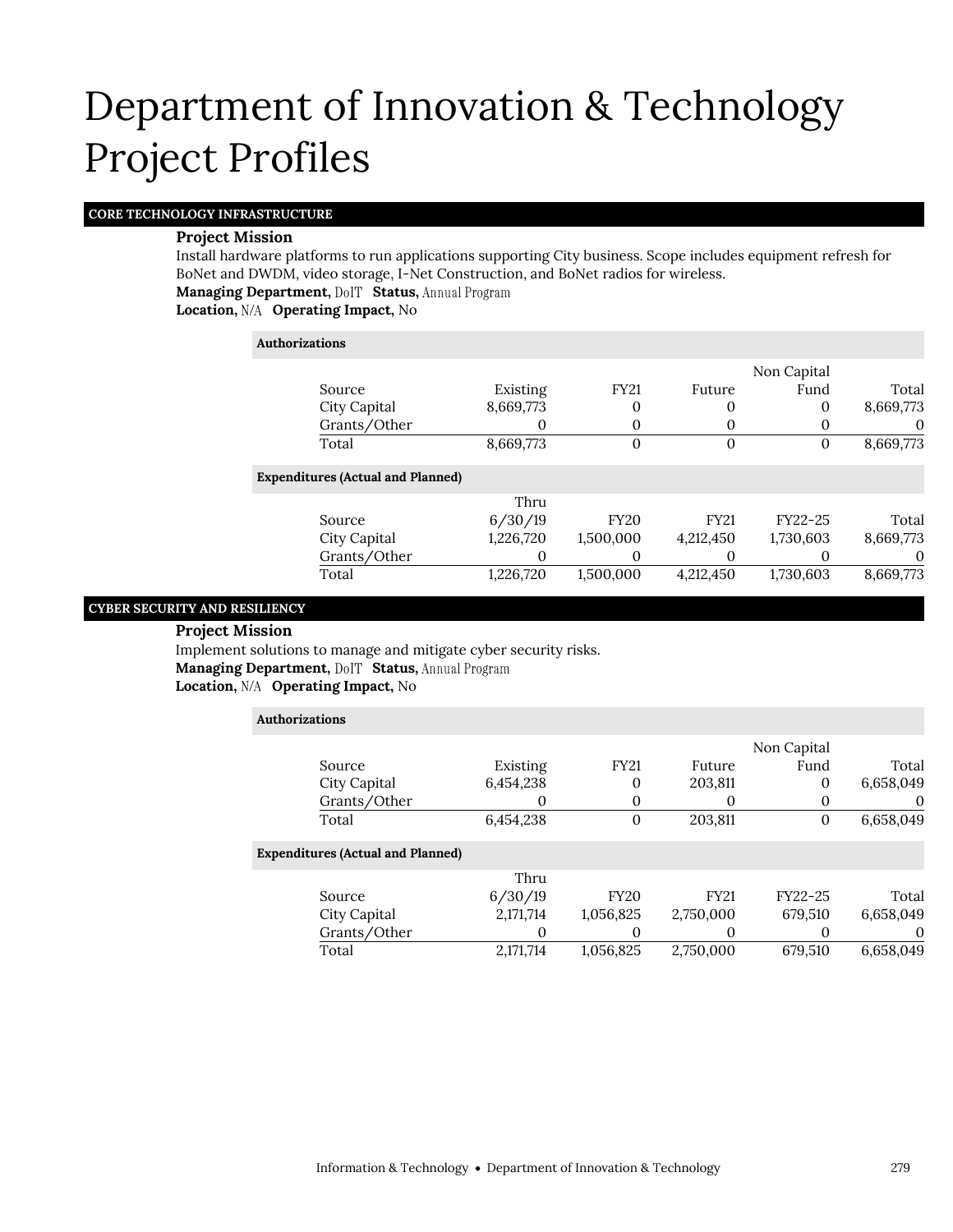### **DATA ANALYTICS**

#### **Project Mission**

Invest in data analytic tools, technologies, and processes to empower data-driven management. **Managing Department, DoIT Status, Annual Program Location, N/A Operating Impact, No** 

#### **Authorizations**

|                                |           |              |             | Non Capital |           |
|--------------------------------|-----------|--------------|-------------|-------------|-----------|
| Source                         | Existing  | <b>FY21</b>  | Future      | Fund        | Total     |
| City Capital                   | 4,765,516 | $\mathbf{0}$ | 1,865,649   | $\Omega$    | 6,631,165 |
| Grants/Other                   | 0         | $\Omega$     |             |             | $\theta$  |
| Total                          | 4,765,516 | $\mathbf{0}$ | 1,865,649   | $\Omega$    | 6,631,165 |
| enditures (Actual and Planned) |           |              |             |             |           |
|                                | Thru      |              |             |             |           |
| Source                         | 6/30/19   | <b>FY20</b>  | <b>FY21</b> | FY22-25     | Total     |
| City Capital                   | 2,232,747 | 1,500,000    | 900,000     | 1,998,418   | 6,631,165 |
| Grants/Other                   | 0         | 0            |             |             | $\Omega$  |
| Total                          | 2,232,747 | 1,500,000    | 900,000     | 1,998,418   | 6,631,165 |

#### **DIGITAL SERVICE DELIVERY AND ENGAGEMENT**

Exp

#### **Project Mission**

Implement digital technology solutions that better engage residents with government. **Managing Department, DolT Status, Annual Program** 

### **Location, Operating Impact,** No

| <b>Authorizations</b>                    |           |                |             |             |           |
|------------------------------------------|-----------|----------------|-------------|-------------|-----------|
|                                          |           |                |             | Non Capital |           |
| Source                                   | Existing  | <b>FY21</b>    | Future      | Fund        | Total     |
| City Capital                             | 8,433,296 | 0              | 978,609     | 0           | 9,411,905 |
| Grants/Other                             | O         | 0              | O           | $\Omega$    | $\theta$  |
| Total                                    | 8,433,296 | $\overline{0}$ | 978,609     | 0           | 9,411,905 |
| <b>Expenditures (Actual and Planned)</b> |           |                |             |             |           |
|                                          | Thru      |                |             |             |           |
| Source                                   | 6/30/19   | <b>FY20</b>    | <b>FY21</b> | FY22-25     | Total     |
| City Capital                             | 2,954,499 | 850,000        | 1,150,000   | 4,457,406   | 9,411,905 |
| Grants/Other                             | 0         |                |             | O           | 0         |
| Total                                    | 2,954,499 | 850,000        | 1,150,000   | 4,457,406   | 9,411,905 |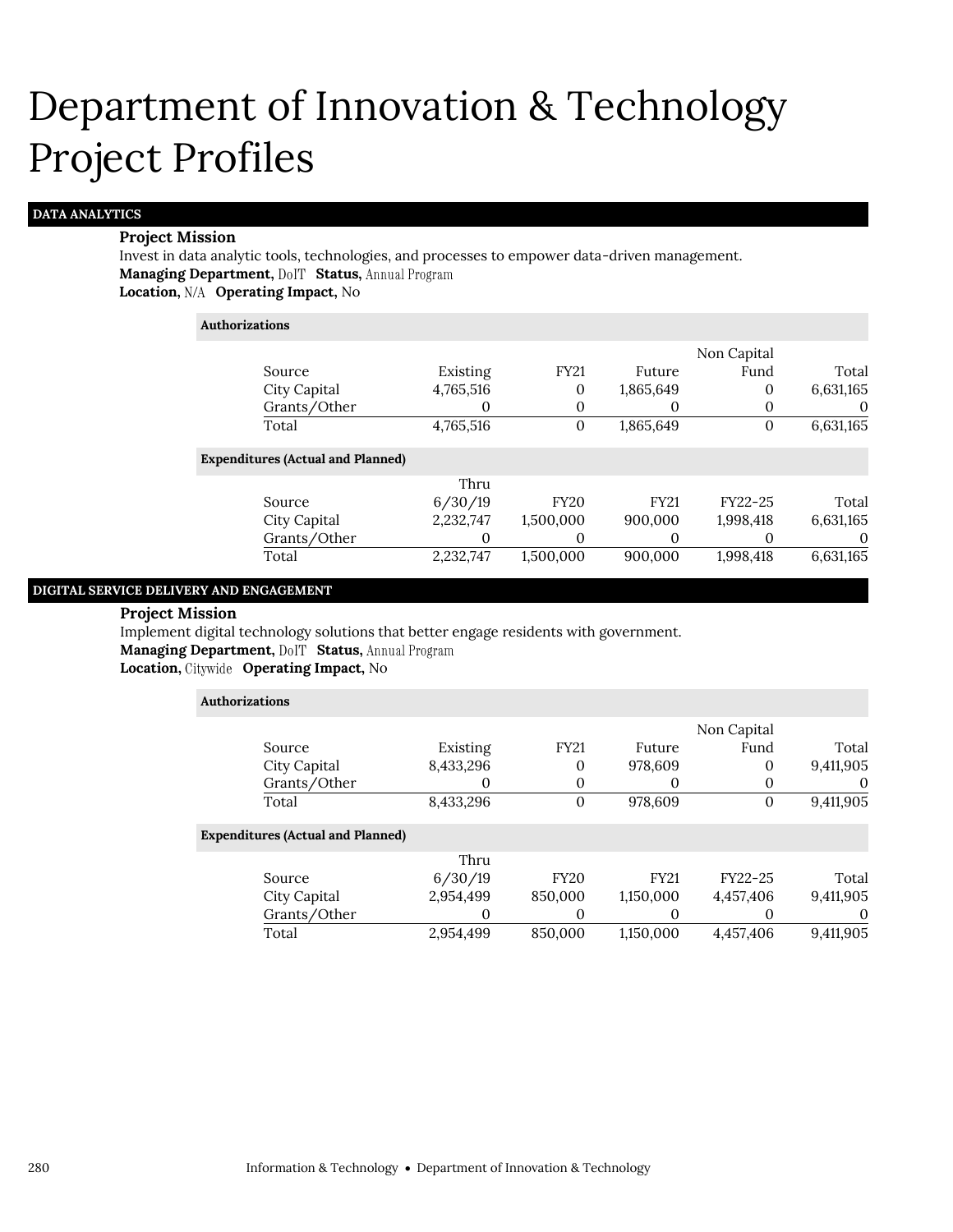### **ENTERPRISE APPLICATIONS**

### **Project Mission**

Identify and procure enterprise business applications that enhance productivity and improve City business operations.

**Managing Department, DolT Status, Annual Program** Location, N/A Operating Impact, Yes

| Authorizations |                                          |            |              |             |             |            |
|----------------|------------------------------------------|------------|--------------|-------------|-------------|------------|
|                |                                          |            |              |             | Non Capital |            |
|                | Source                                   | Existing   | <b>FY21</b>  | Future      | Fund        | Total      |
|                | City Capital                             | 27,000,000 | 0            | 0           | 0           | 27,000,000 |
|                | Grants/Other                             | O          | 0            | $\Omega$    | 0           | $\theta$   |
|                | Total                                    | 27,000,000 | $\mathbf{0}$ | $\Omega$    | 0           | 27,000,000 |
|                | <b>Expenditures (Actual and Planned)</b> |            |              |             |             |            |
|                |                                          | Thru       |              |             |             |            |
|                | Source                                   | 6/30/19    | <b>FY20</b>  | <b>FY21</b> | FY22-25     | Total      |
|                | City Capital                             | 10,434,287 | 3,500,000    | 3,425,000   | 9,640,713   | 27,000,000 |
|                | Grants/Other                             | O          | 0            | O           | O           | 0          |
|                | Total                                    | 10,434,287 | 3,500,000    | 3,425,000   | 9,640,713   | 27,000,000 |

### **ERP SYSTEM UPGRADE**

### **Project Mission**

Investment in key City-wide systems including an upgrade for BAIS Financials application and tools, and a tools and PUM upgrade for BAIS HCM.

**Managing Department, DoIT Status, New Project Location, Operating Impact,** Yes

| <b>Authorizations</b>                    |          |             |             |             |           |
|------------------------------------------|----------|-------------|-------------|-------------|-----------|
|                                          |          |             |             | Non Capital |           |
| Source                                   | Existing | <b>FY21</b> | Future      | Fund        | Total     |
| City Capital                             | U        | 7,000,000   | O           | 0           | 7,000,000 |
| Grants/Other                             | 0        | 0           | O           |             | 0         |
| Total                                    | 0        | 7,000,000   | $\Omega$    | 0           | 7,000,000 |
| <b>Expenditures (Actual and Planned)</b> |          |             |             |             |           |
|                                          | Thru     |             |             |             |           |
| Source                                   | 6/30/19  | <b>FY20</b> | <b>FY21</b> | FY22-25     | Total     |
| City Capital                             | O        | 0           | 3,000,000   | 4,000,000   | 7,000,000 |
| Grants/Other                             | 0        | 0           |             | O           | 0         |
| Total                                    | 0        | 0           | 3.000.000   | 4,000,000   | 7,000,000 |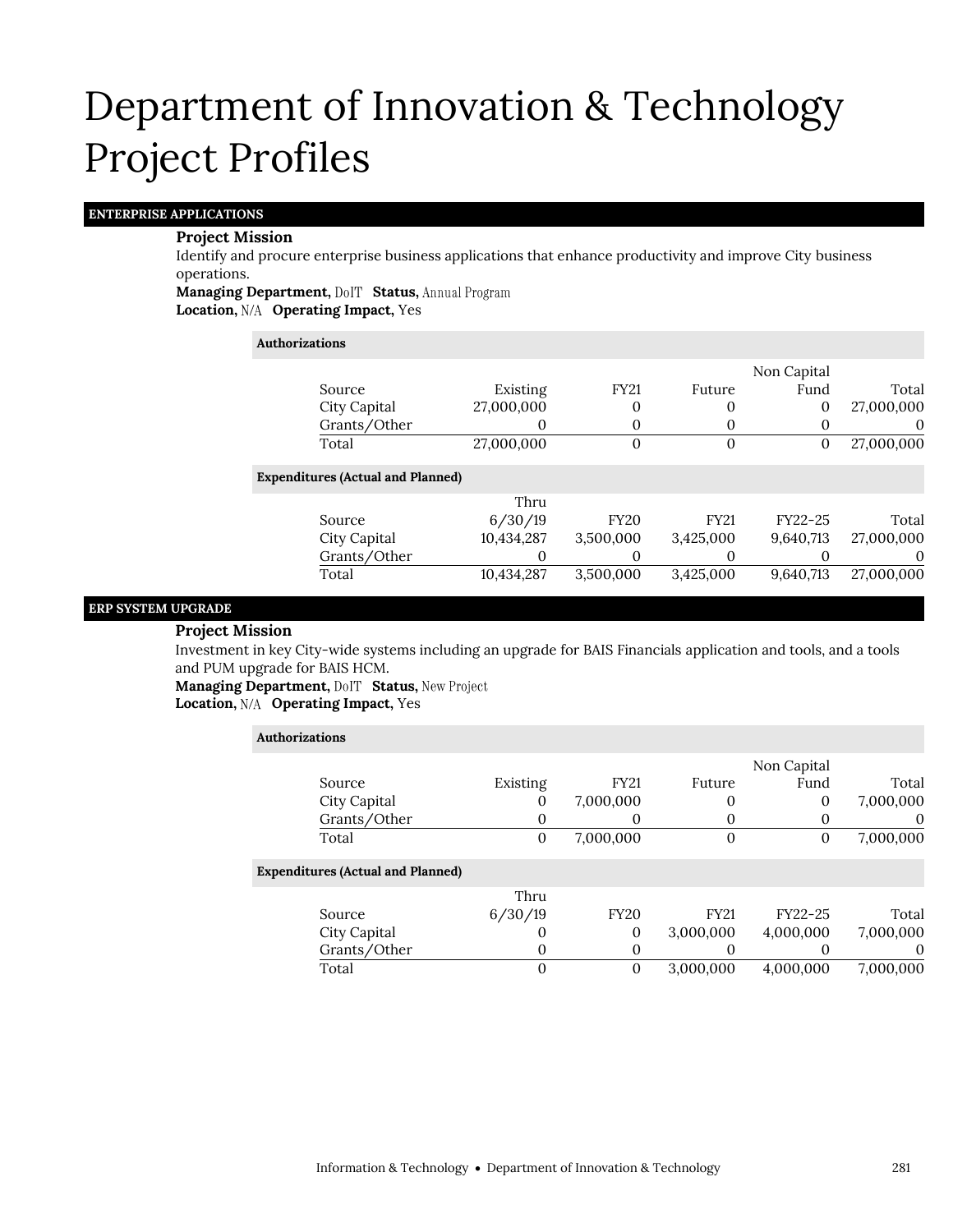### **FIBER NETWORK EXPANSION**

#### **Project Mission**

Invest in and expand BoNet infrastructure, including extending the fiber network's reach to additional BPS schools and providing public Wi-Fi opportunities.

**Managing Department, DolT Status, Implementation Underway Location, Various neighborhoods Operating Impact, Yes** 

#### **Authorizations**

|                                          |            |                |             | Non Capital |            |
|------------------------------------------|------------|----------------|-------------|-------------|------------|
| Source                                   | Existing   | <b>FY21</b>    | Future      | Fund        | Total      |
| City Capital                             | 12,310,690 | $\mathbf{0}$   | 709,833     | 0           | 13,020,523 |
| Grants/Other                             | $\Omega$   | $\mathbf{0}$   | $\theta$    | 0           | $\theta$   |
| Total                                    | 12,310,690 | $\overline{0}$ | 709,833     | 0           | 13,020,523 |
| <b>Expenditures (Actual and Planned)</b> |            |                |             |             |            |
|                                          | Thru       |                |             |             |            |
| Source                                   | 6/30/19    | <b>FY20</b>    | <b>FY21</b> | FY22-25     | Total      |
| City Capital                             | 6,269,888  | 3,000,000      | 2,000,000   | 1,750,635   | 13,020,523 |
| Grants/Other                             |            | $\Omega$       | $\Omega$    |             | $\theta$   |
| Total                                    | 6,269,888  | 3,000,000      | 2,000,000   | 1,750,635   | 13,020,523 |
|                                          |            |                |             |             |            |

### **FY19 IT INVESTMENT PROPOSALS**

**Project Mission** Identify and procure IT solutions for City departments. **Managing Department, DoIT Status, Implementation Underway Location, Operating Impact,** Yes

| <b>Authorizations</b>                    |           |             |             |              |           |  |
|------------------------------------------|-----------|-------------|-------------|--------------|-----------|--|
|                                          |           |             |             | Non Capital  |           |  |
| Source                                   | Existing  | <b>FY21</b> | Future      | Fund         | Total     |  |
| City Capital                             | 3,664,741 | 0           | $\theta$    | $\mathbf{0}$ | 3,664,741 |  |
| Grants/Other                             |           | 0           | $\theta$    | $\Omega$     | $\theta$  |  |
| Total                                    | 3,664,741 | 0           | $\Omega$    | 0            | 3,664,741 |  |
| <b>Expenditures (Actual and Planned)</b> |           |             |             |              |           |  |
|                                          | Thru      |             |             |              |           |  |
| Source                                   | 6/30/19   | <b>FY20</b> | <b>FY21</b> | FY22-25      | Total     |  |
| City Capital                             | 458,591   | 600,000     | 1,000,000   | 1,606,150    | 3,664,741 |  |
| Grants/Other                             | 0         | 0           | $\theta$    | $\Omega$     | $\theta$  |  |
| Total                                    | 458,591   | 600.000     | 1.000.000   | 1,606,150    | 3.664.741 |  |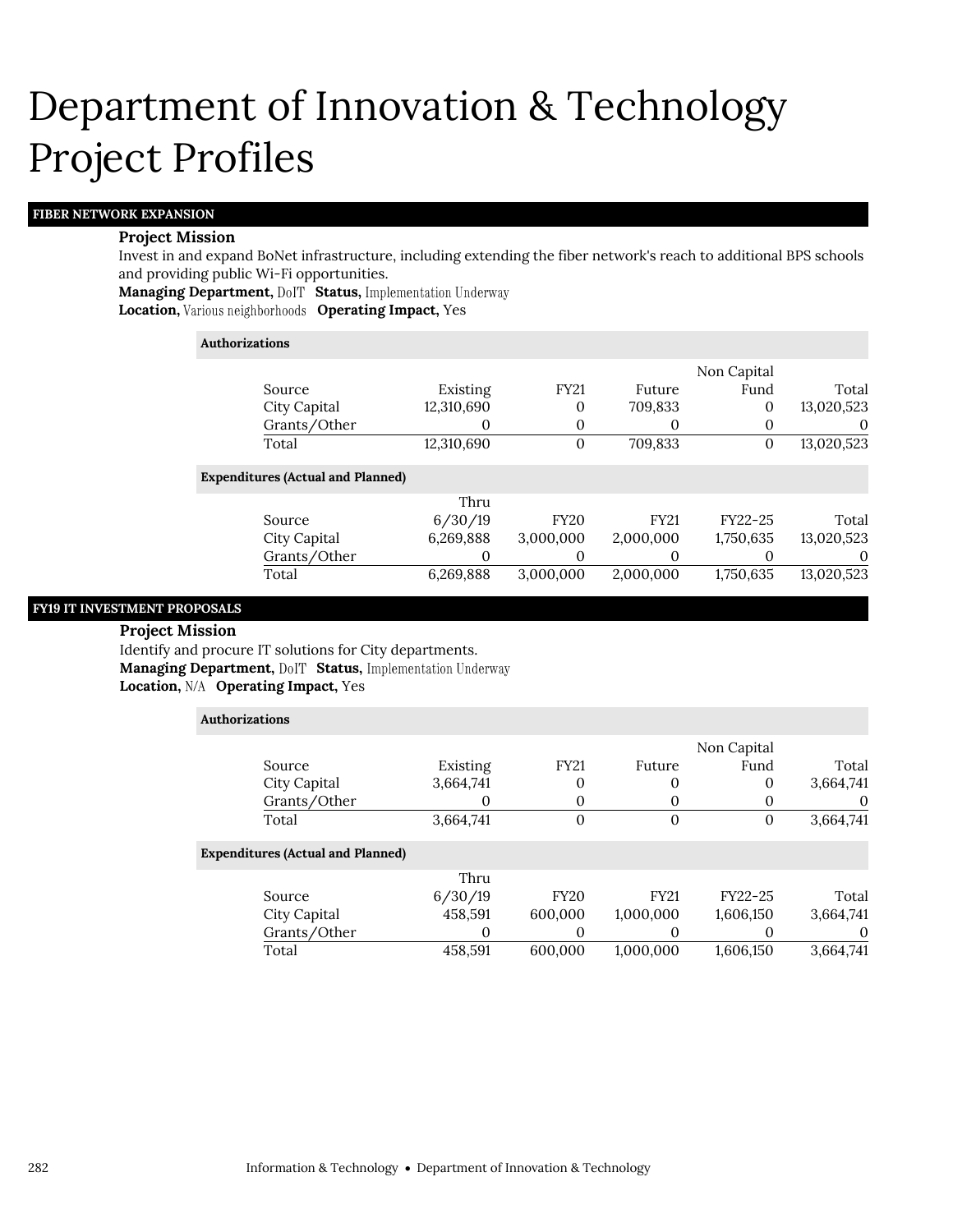### **FY20 IT INVESTMENT PROPOSALS**

### **Project Mission**

Identify and procure IT solutions for City departments. **Managing Department, DolT Status, Implementation Underway Location, Operating Impact,** Yes

### **Authorizations**

|                                          |           |                |             | Non Capital |             |
|------------------------------------------|-----------|----------------|-------------|-------------|-------------|
| Source                                   | Existing  | <b>FY21</b>    | Future      | Fund        | Total       |
| City Capital                             | 1,000,000 | 0              |             | 0           | 1,000,000   |
| Grants/Other                             |           | 0              |             | $\theta$    | O           |
| Total                                    | 1,000,000 | $\overline{0}$ | $\Omega$    | 0           | 1,000,000   |
| <b>Expenditures (Actual and Planned)</b> |           |                |             |             |             |
|                                          | Thru      |                |             |             |             |
| Source                                   | 6/30/19   | <b>FY20</b>    | <b>FY21</b> | FY22-25     | Total       |
| City Capital                             |           | $\Omega$       | 500,000     | 500,000     | 1,000,000   |
| Grants/Other                             | 0         | 0              |             |             | $\mathbf 0$ |
| Total                                    | 0         | $\overline{0}$ | 500,000     | 500,000     | 1,000,000   |
|                                          |           |                |             |             |             |

### **FY21 IT INVESTMENT PROPOSALS**

**Project Mission**

Identify and procure IT solutions for City departments. **Managing Department, DoIT Status, New Project Location, Operating Impact,** Yes

| Authorizations |                                          |          |             |              |             |           |
|----------------|------------------------------------------|----------|-------------|--------------|-------------|-----------|
|                |                                          |          |             |              | Non Capital |           |
|                | Source                                   | Existing | <b>FY21</b> | Future       | Fund        | Total     |
|                | City Capital                             | 0        | 1,500,000   | 0            | 0           | 1,500,000 |
|                | Grants/Other                             | 0        | 0           | 0            |             | $\theta$  |
|                | Total                                    | $\theta$ | 1,500,000   | $\mathbf{0}$ | 0           | 1,500,000 |
|                | <b>Expenditures (Actual and Planned)</b> |          |             |              |             |           |
|                |                                          | Thru     |             |              |             |           |
|                | Source                                   | 6/30/19  | <b>FY20</b> | <b>FY21</b>  | FY22-25     | Total     |
|                | City Capital                             | O        | 0           | 500,000      | 1,000,000   | 1,500,000 |
|                | Grants/Other                             | 0        | 0           |              |             | 0         |
|                | Total                                    | $\Omega$ | $\theta$    | 500,000      | 1,000,000   | 1,500,000 |